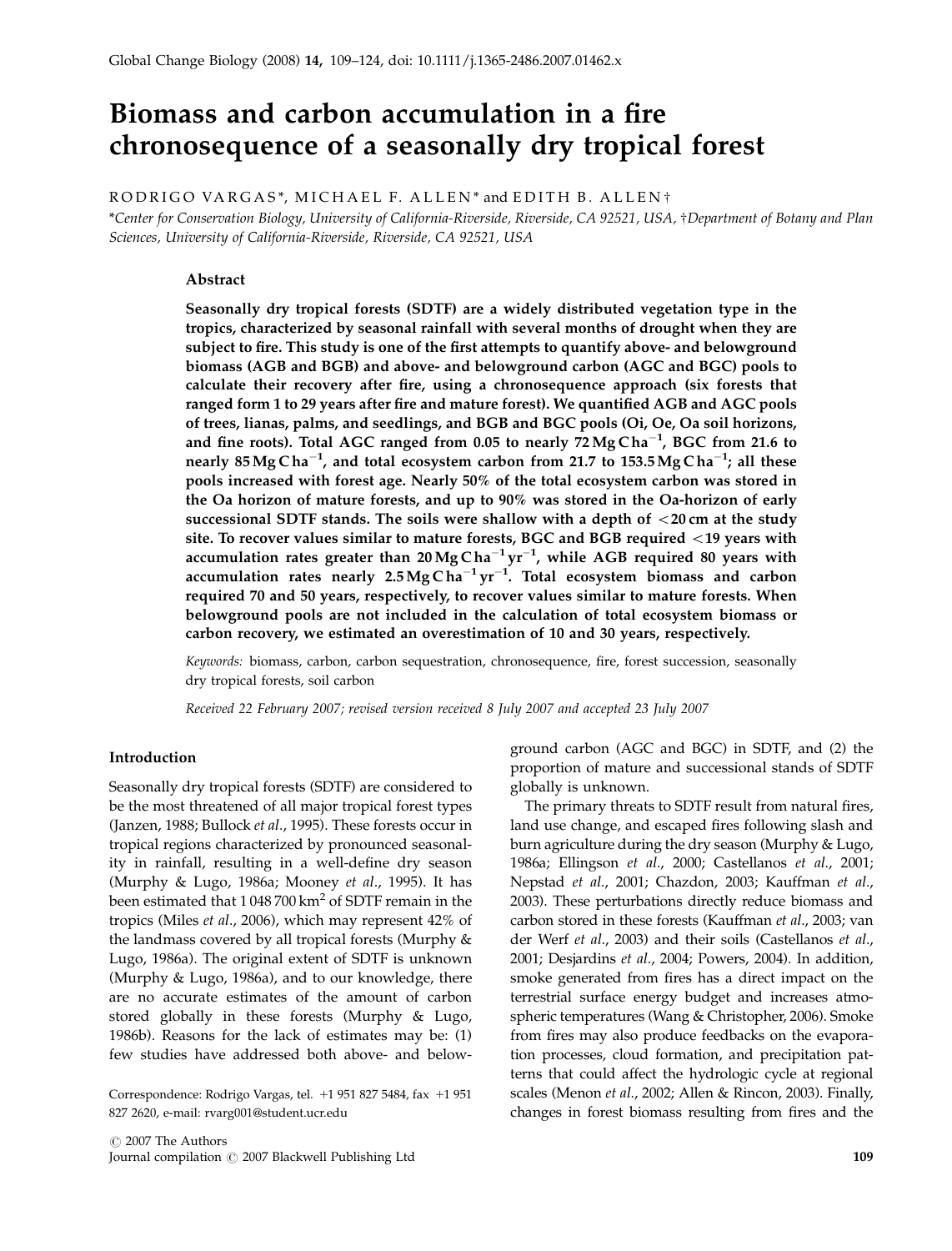subsequent regrowth influence the net flux of carbon between forests and the atmosphere (Houghton, 2005).

Reviews of global forest biomass, carbon cycling, and storage have acknowledged the need for more information on carbon pools of tropical forests, especially in early successional stages (Pregitzer & Euskirchen, 2004; Houghton, 2005). In addition, quantification of changes in above- and belowground biomass (AGB and BGB) and carbon pools after fire is crucial to understand the effects of fire cycles in SDTF and their recovery. Miles et al. (2006) estimated that between 1998 and 2000 nearly  $1100000 \mathrm{km^2}$  of SDTF in the world were affected by fire, and most of these areas were located in Africa and North and Central America.

Mature SDTF can store between 45 and  $140$  Mg C ha<sup>-1</sup> (Murphy & Lugo, 1986b). Although fires represent an important disturbance in these regions, to our knowledge there are no studies that integrate AGC and BGC and AGB and BGB pools in forest recovery after fire events. For this study, we focused on SDTF of the northeastern Yucatan Peninsula, Mexico. These forests experience large-scale natural fires following hurricanes (Whigham et al., 1991, 2003; Boose et al., 2003) and anthropogenic fires by slash-and-burn agriculture (Gómez-Pompa, 1992; Gómez-Pompa et al., 2003). As a result, the landscape of the Yucatan has shifted from a region of predominantly mature forest with scattered patches of successional forest, to a mosaic of secondary SDTF where mature forests are becoming scarce (Geoghegan et al., 2001). Therefore, we used a forest chronosequence approach to infer SDTF biomass and carbon recovery after fire events. This approach is a recognized method to substitute space for time in tropical forest ecology (Aide et al., 2000; Dewalt et al., 2000, 2003; Ruiz et al., 2005).

As a response to the lack of AGB, BGB, AGC and BGC recovery estimates for SDTF, our goal was to quantify these pools in successional and mature SDTF of the northeastern Yucatan Peninsula after severe fire events. We described trends and accumulation patterns for above- and belowground forest carbon and biomass pools to estimate recovery times to mature forest levels. We used a chronosequence approach by selecting an age sequence of forest stands after fire events and mature forests with similar soil, climate, and fire intensity. We sampled all standing vegetation including seedlings, palms, lianas, dead trees, and living trees, soils, and fine roots of 2 consecutive years.

# Materials and methods

#### Study area

The study was conducted at El Eden Ecological Reserve, Quintana Roo, Mexico (Latitude 21°12'N, Longitude

87°11'W). It is located in the northeastern Yucatan Peninsula and south of the Yum-Balam Reserve. The Reserve has 2500 ha of protected landscape where 800 ha represent mature forest and the remaining area is secondary forest. The landscape is flat, with an elevation of 6 m above sea level, and occurs on limestone bedrock. Soils and climate are similar across the Reserve (see Gómez-Pompa et al., 2003), as is the composition of the vascular flora, with a total of 404 species (Schultz, 2005). The soil is shallow (depth  $<$  20 cm), with mean soil organic matter of 40%, and a bulk density of 0.5 g cm $^{-3}$ . Mean annual air temperature is 24.2  $\degree$ C, and mean annual soil temperature at 10 cm depth is  $23.2$  °C. Annual precipitation is  $1650$  mm (years 1998–2005) most falling from June to December, and the dry season  $(<$  100 mm mol<sup>-1</sup>) is from January to April.

Over the past four decades, severe fires have crossed portions of the Reserve following hurricanes and seasonal droughts (Allen et al., 2003b; Boose et al., 2003; Whigham et al., 2003). These fires occurred during the dry seasons of 2002, 1999, 1995, 1989, and 1975 creating a chronosequence of five forests stands where we established our sampling plots. We observed that the standing vegetation was consumed during the fires of 1999, 1995, and 2002, and the bedrock was largely exposed due to the combustion of the organic soil (Allen et al., 2003a). Additionally, control plots were established in sites of mature forests within the protected area of the Reserve with no evidence of fire, and no disturbance for more than 60 years. All the forest stands of the chronosequence and mature forests are located within a distance of 8 km. We assumed that any structural and functional differences among sites are related to the site age rather than their spatial location, because there is no slope or relief differences in the landscape, and soils and climate are similar across the Reserve (see Gómez-Pompa et al., 2003). We know that ancient Maya used the Reserve 1500 years ago, but postcolonial land use has been minimal, with only selective tree harvesting in the late 1800s and early 1900s (Gómez-Pompa et al., 2003). These sites have never been cultivated.

#### Plot design

During August of 2003, six forest stands were sampled using a nested plot design per forest stand (Fig. 1). The ages of the stands in 2003 were 1, 4, 8, 14, and 28 years, and mature forest. At each site, we randomly set one rectangular plot of  $3000 \text{ m}^2$  to assess trees with a diameter at breast height (DBH)  $>$  30 cm (see 'Tree measurements'). Trees with DBH $<$ 30 but  $>$ 10 cm were sampled in a central rectangular plot of 20  $\times$  50 m<sup>2</sup> with a total area of  $1000 \text{ m}^2$  inside the  $3000 \text{ m}^2$  plot. Trees with  $DBH<10$  cm but taller than  $1.3$  m were measured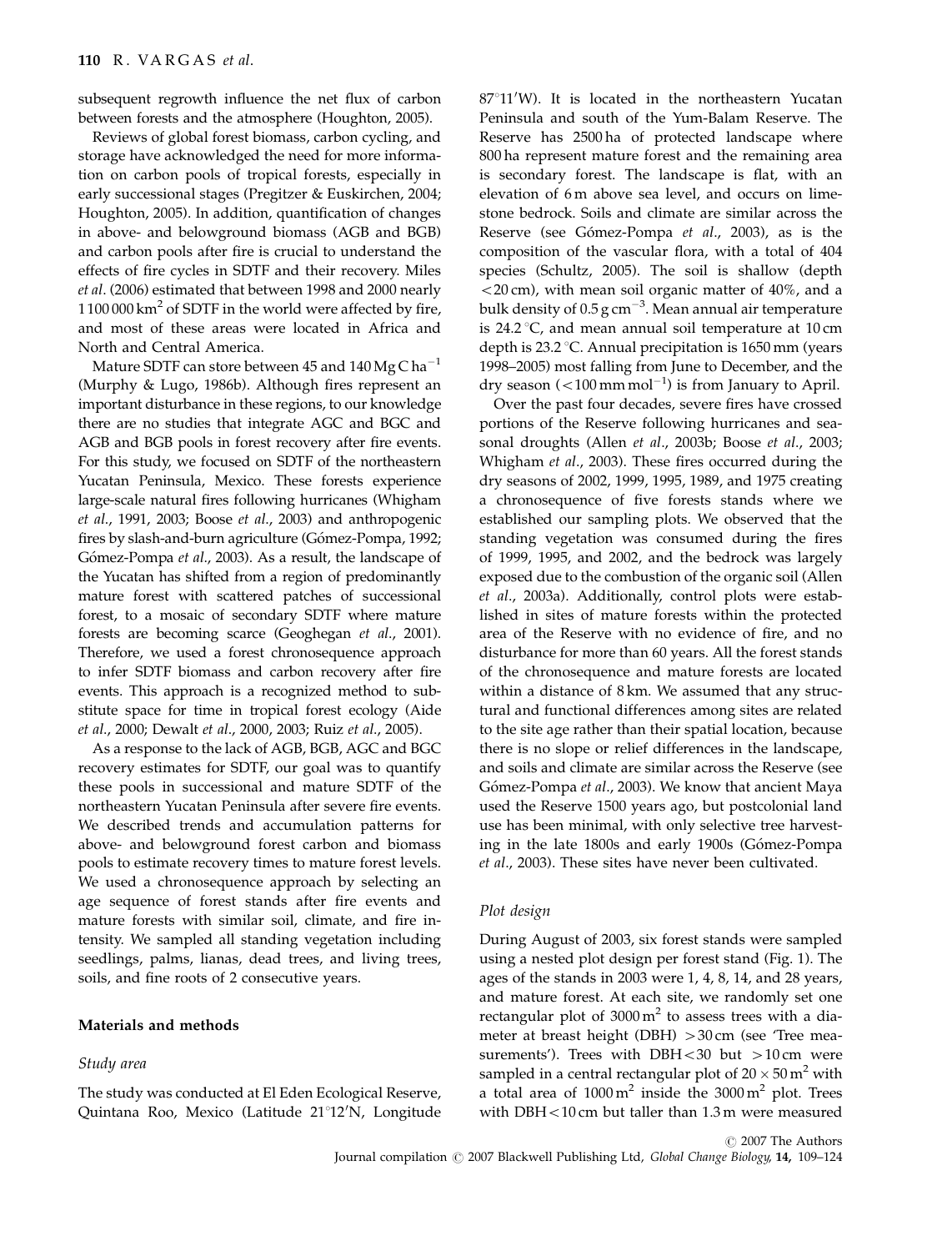

Fig. 1 Nested plots designs used for 2003 (a) and 2004 survey (b). We used the same allometric equations to calculate tree biomass to reduce error propagation associated with different plot design (see Chave et al., 2004). Sampling design of plots for belowground pools () were not modify between years (see 'Materials and methods' for details). Plot diagrams are not to scale.

in a rectangular plot of  $200 \text{ m}^2$  within the central  $1000 \text{ m}^2$  plot. The Oi and Oe horizons were destructively sampled in 12 randomly located  $0.5 \times 0.5$  m<sup>2</sup> microplots within the  $3000 \text{ m}^2$  plot. One soil sample of the Oa horizon was randomly collected in each microplot for root biomass and soil analysis (see 'Soil sampling' and 'Root sampling').

The nested plot design was modified in 2004 to better characterize the spatial variation of the forest. Two new plots were randomly established in each forest stand

(see description of these plots below). This modification resulted in coverage of a larger area, and the ability to calculate standard error within each forest stand of the measured biomass and carbon pools (see Tables A1 and A2). We used the same allometric equations to calculate biomass of trees (Table 1) for the sampling years of 2003 and 2004. The use of the same equations reduce the error propagation associated with different plot design (see Chave et al., 2004). The sampling plots for belowground pools were not modify, but we increase the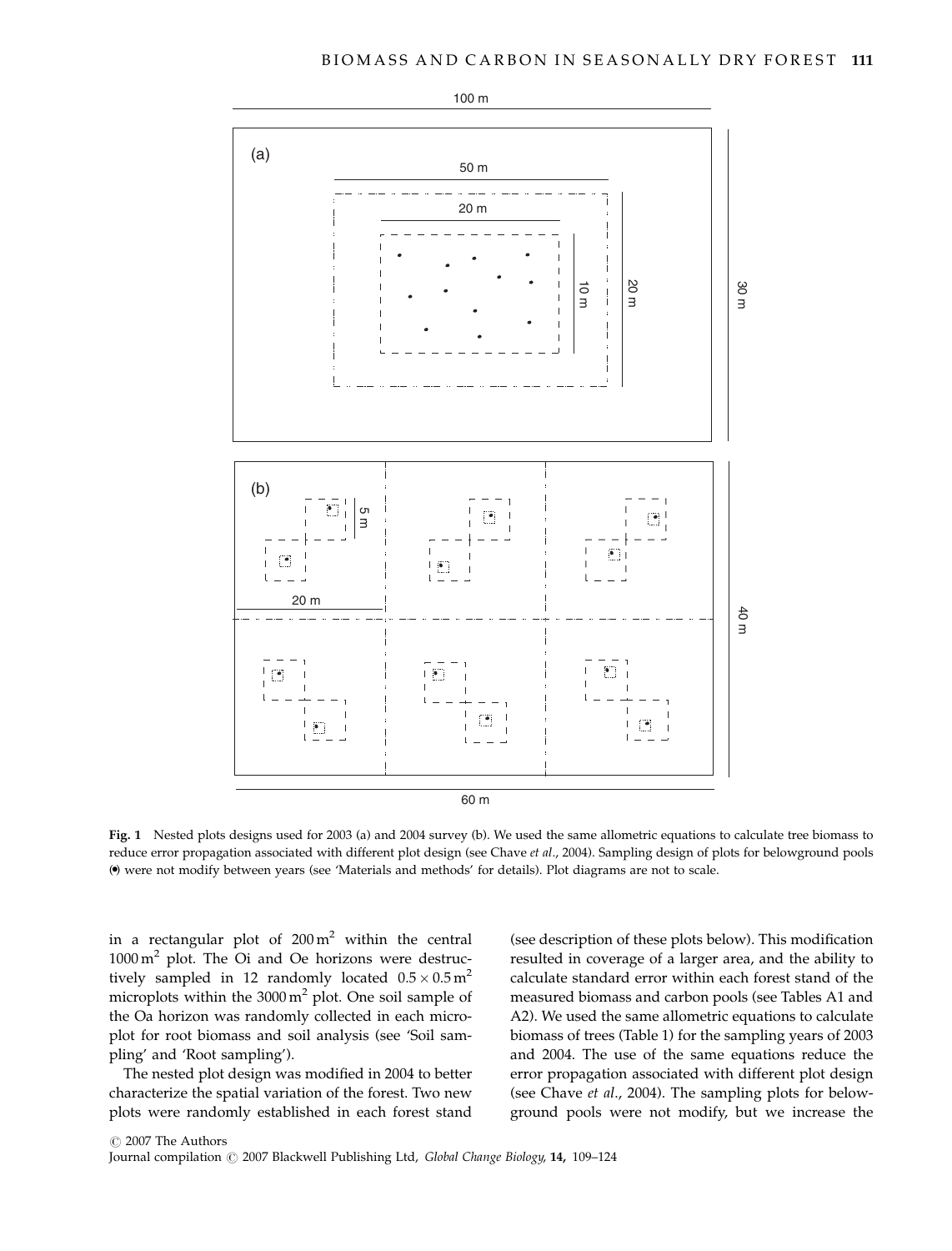number of replicates as we established new plots during 2004.

The forest stand ages in 2004 were 5, 9, 15, 29 years, and mature forest. The stand that burned in 2002 (1-year-old) was excluded for the 2004 sampling for logistical reasons. At each stand we randomly established two plots using a nested plot design (Fig. 1). In each plot, trees with  $DBH > 30$  cm were assessed within a rectangular area of 2400 $\text{m}^2$ . This area was divided into six 20  $\times$  20 m $^2$  plots in which we measured all trees with DBH $<$ 30 but  $>$ 10 cm. Two  $5 \times 5$  m<sup>2</sup> plots were established at the center of each  $20 \times 20$  m<sup>2</sup> plot where we measured all trees, lianas and palms  $<$  10 cm but  $>$ 1 cm in DBH (total area of 5  $\times$  5 plots 300 m<sup>2</sup>). Two subplots of  $1 \times 1$  m<sup>2</sup> were established randomly inside each  $5 \times 5 \,\mathrm{m}^2$  plot to measure trees with a DBH  $<$  1 cm but taller than 1.3 m (total area of  $1 \times 1$  plots 24 m<sup>2</sup>). All seedlings  $<$ 1.3 m in height were counted and harvested in two 1  $\times$  1 m<sup>2</sup> subplots per forest stand. The Oi and Oe horizons (see 'Soil sampling') were destructively sampled in a  $0.5 \times 0.5$  m<sup>2</sup> microplot randomly located inside each 1  $\times$  1 m<sup>2</sup> plot. One sample of the Oa horizon was randomly collected in each microplot for fine root biomass and soil analysis in the same way as the previous year.

#### Measurements

We measured AGB, AGC, BGB, and BGC pools. AGC and AGB pools were defined as standing vegetation including seedlings, palms, lianas, dead trees and living trees. BGC and BGB pools include the soil horizons (Oi, Oe, and Oa) and fine roots with a diameter  $\langle 3 \text{ mm}$  (see 'Soil sampling' and 'Root sampling'). Total ecosystem biomass was defined as the sum of all components of AGB and BGB and total ecosystem carbon the sum of all components of AGC and BGC.

Tree measurements. DBH was measured at 1.30 m height of live and dead trees. When irregularities (e.g. bole irregularities, buttress roots) were present at this height, the measurement was taken 2 cm below the irregularity or 0.5 m above the highest point of the buttress (Condit et al., 1998; Clark et al., 2001a). During 2003, we measured tree heights and DBH of 994 trees total in all sites, and we developed regression models (tree height vs. DBH) for each site (Table 1). Thereafter, tree height was determined via these regression models. We used published allometric equations for biomass of all tree categories, palms, and lianas (Table 1), and the same equations were used for both sampling years.

Table 1 Equations used to determine tree height, and aboveground biomass for the forest sites

| Parameter                                   |             | Equation                                                    | CF   | $R^2$ |
|---------------------------------------------|-------------|-------------------------------------------------------------|------|-------|
| Height of trees (cm DBH)                    |             |                                                             |      |       |
| Site burned in 1999*                        | $(n = 134)$ | $= 1.4371 \times ln(x) + 1.7021$                            | 1.02 | 0.86  |
| Site burned in 1995*                        | $(n = 74)$  | $= 1.9322 \times \ln(x) + 2.7364$                           | 1.02 | 0.65  |
| Site burned in 1989*                        | $(n = 561)$ | $= 2.5233 \times \ln(x) + 2.3105$                           | 1.02 | 0.85  |
| Site burned in 1975*                        | $(n = 75)$  | $= 2.9196 \times \ln(x) + 2.0294$                           | 1.02 | 0.90  |
| Mature forest*                              | $(n = 100)$ | $= 2.8113 \times \ln(x) + 3.0073$                           | 1.01 | 0.84  |
| Biomass (Mg)                                |             |                                                             |      |       |
| Trees $>10$ cm DBH $\dagger$                |             | $=$ exp $(-2.173 + 0.868 \times ln(D^2H) + (0.0939/2))$     | None | 0.90  |
| Trees $< 10$ cm DBH $\ddagger$              |             | $= (exp (4.9375 + 1.0583 \times ln(D^2))) \times 1.14/10^6$ | 1.14 | 0.93  |
| Trees $<$ 1 cm DBH $\ddagger$               |             |                                                             |      |       |
| Wood                                        |             | $=$ exp $(4.7472 + 1.0915 \times \ln(D^2))/10^6$            | 1.13 | 0.93  |
| Leaves                                      |             | $=$ exp $(3.0473 + 0.07778 \times \ln(D^2))/10^6$           | 1.45 | 0.71  |
| Standing dead trees $>10$ cm DBH $\ddagger$ |             | $=\pi((D/2)^2)/H(0.41)$                                     | None | None  |
| Seedlings*                                  |             | = (number of seedlings $\times$ $W_s$ )/10 <sup>6</sup>     | None | None  |
| Dead trees $< 10$ cm DBH $\ddagger$         |             | $= (exp (4.6014 + 1.1204 \times ln(D^2))1.11/10^6$          | 1.11 | 0.95  |
| Lianas§                                     |             | $= \exp (0.298 + 1.027 \times \ln BA)$                      | None | 0.87  |
| Stem less palms*                            | $(n = 25)$  | $=$ (number of leaves $\times$ 148.84)/10 <sup>6</sup>      | None | None  |
| Palms                                       |             | $=(4.5 + (7.7 \times H))/10^3$                              | None | 0.90  |

Biomass is expressed as dry weight (Mg). D, diameter at breast height (cm); H, total tree height; W<sub>s</sub>, average dry weight of seedlings at each site; BA, basal area (cm<sup>2</sup>); DBH, diameter at breast height; CF, correction factor as per Sprugel (1983). Symbols after each parameter indicate source:

\*This study.

†Cairns et al. (2003).

‡Hughes et al. (1999).

§DeWalt & Chave (2004).

}Frangi & Lugo (1985).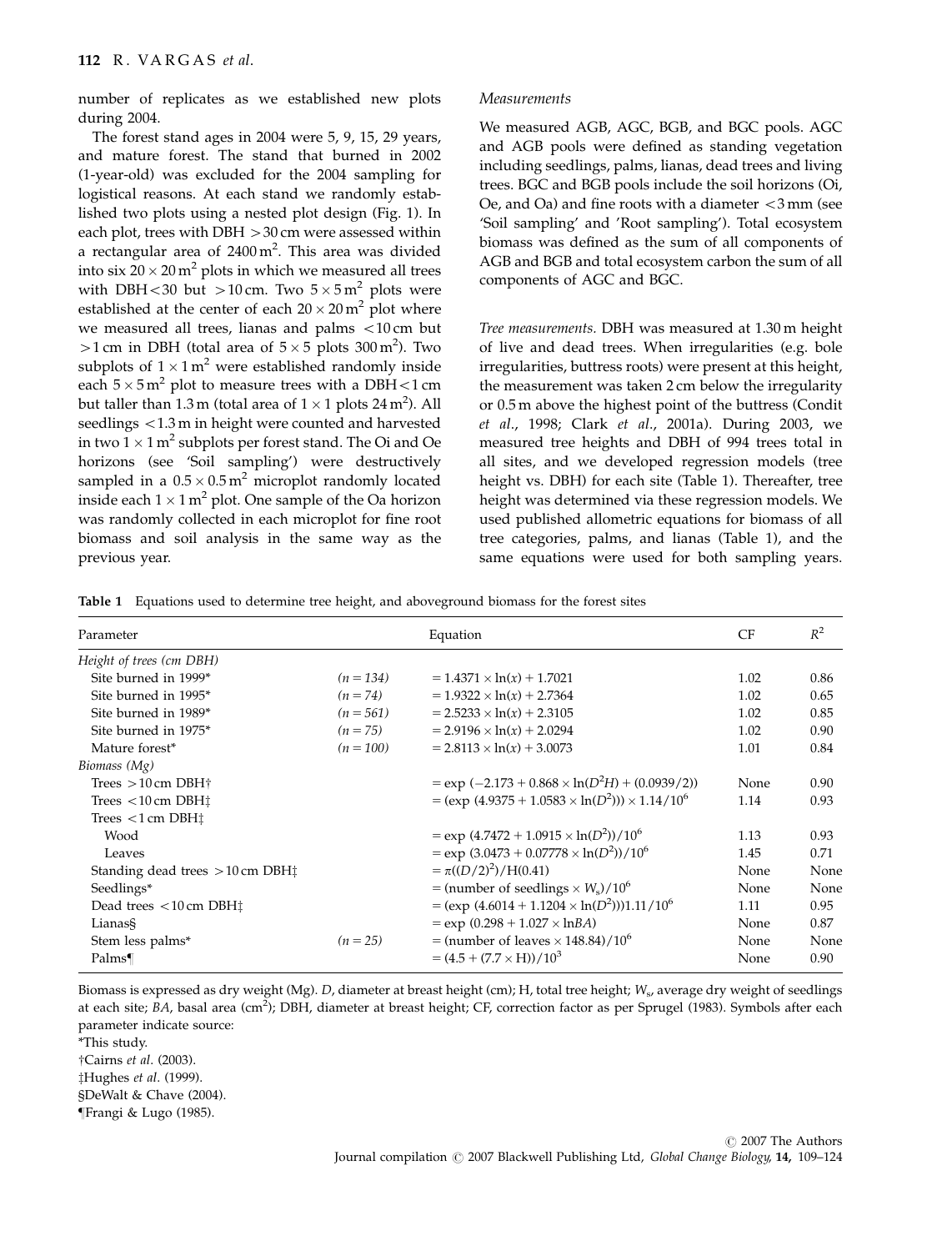Consistent with Clark et al. (2001a), Malhi et al. (2004), and Pregitzer & Euskirchen (2004), we used a conversion factor of 0.5 to estimate the carbon fraction in oven dry wood.

Soil sampling. We collected soil from the Oi, Oe, and Oa horizons according to Schoeneberger & Wysocki (2002) and we used the Soil Survey Staff (2003) soil horizon nomenclature. The Oi horizon is composed of slightly decomposed organic matter. The Oe horizon consists of moderately decomposed organic matter under the Oi horizon. The Oa horizon is the highly decomposed organic matter material formed below the Oi and Oe horizons and on top of the limestone bedrock. The material found in the Oe horizon was subdivided into  $Oe > 2$  mm (material larger than  $2$  mm; partially decomposed litter) and  $Oe<2$  mm (material smaller than 2 mm; highly decomposed litter). The collected samples of the Oi and Oe horizons were weighed in the field and subsamples were taken to determine dry weight and the  $Oe\leq 2 \text{ mm}$  fraction.

Root sampling. In each  $0.5 \times 0.5$  m<sup>2</sup> microplot, we sampled fine roots (diameter  $<$ 3.0 mm) by inserting a 4.5 cm in diameter metal soil core vertically into the Oa horizon until we encountered the limestone bedrock (van Noordwijk, 1993). Fine roots were sorted by hand and rinsed free of soil and organic matter with deionized water. Subsamples of collected roots were taken to determine dry weight.

Laboratory analysis. All soil horizon samples were oven dried at  $65^{\circ}$ C. Five samples of the Oi, Oe > 2 mm,  $Oe$ <2 mm soil fractions, as well as roots were ground to pass through a 0.5 mm sieve. Oa-horizon samples (five per site) were sieved to remove roots  $>3$  mm in diameter and ground to pass through a  $250 \,\mu m$  sieve. Organic carbon in the Oa-horizon samples was determined by acidification of  $1g$  of soil with  $0.5N$ HCl (Schumaher, 2002). Organic carbon in soil samples was determined by dry combustion using a Thermo Finnigan Flash EA1112 N/C analyzer. Carbon content per unit area for all fractions measured in this study was estimated using measurements of mass per area and percent carbon. Organic carbon in the Oa horizon was calculated based on soil bulk density and horizon thickness.

# Statistical analyses

To evaluate relationships between biomass or carbon pools to forest age, we used three models: linear model  $y = b_0 + b_1(A)$ ; logarithmic model  $y = b_0 + (b_1 \ln(A))$ ; and S-curve model  $y = e^{(b_0+(b_1/A))}$ ; where y was the measured pool (see Appendix A and Table 2 for measured pools used in the models); and A was the forest age. Only the model with the highest  $r^2$  value for each measured pool is reported because all the models have the same number of parameters (Burnham & Anderson, 2002).

**Table 2** Parameters,  $r^2$  values, and *P*-values from models fitted to means of biomass and carbon pools from different successional stages in a seasonally dry tropical forest

| Measured pool                 | Model                    | $b_0$     | b <sub>1</sub>        | $r^2$       | P-value  |
|-------------------------------|--------------------------|-----------|-----------------------|-------------|----------|
| <b>Biomass</b>                |                          |           |                       |             |          |
| Total biomass                 | LIN                      | 26.563    | 2.789                 | 0.959       | < 0.0001 |
|                               | <b>Richards</b>          | 0.025     | 0.567                 | 0.906       | < 0.0001 |
| Total AGB                     | Richards                 | 0.027     | 0.840                 | 0.974       | < 0.0001 |
| Trees $>30$ cm                | LIN                      | $-3.317$  | 0.393                 | 0.803       | < 0.0001 |
| Trees                         | LIN                      | $-12.372$ | 1.865                 | 0.973       | < 0.0001 |
| 10-29.9 cm                    |                          |           |                       |             |          |
| Trees $5-9.9$ cm              | LOG                      | 7.289     | 7.265                 | 0.400       | 0.027    |
| Trees $<$ 1 cm                | LIN                      | 6.376     | 0.116                 | 0.375       | 0.034    |
| Dead trees                    | LIN                      | $-0.783$  | 0.147                 | 0.775       | < 0.0001 |
| Lianas                        | LIN                      | $-2.410$  | 0.032                 | 0.915       | 0.003    |
| Palms                         | LIN                      | $-0.069$  | 0.008                 | 0.700       | 0.038    |
| Seedlings                     | $\overline{\phantom{0}}$ |           |                       |             | ns       |
| <b>Total BGB</b>              | S                        | 3.264     | $-1.852$              | 0.967       | < 0.0001 |
|                               | <b>Richards</b>          | 0.143     | 0.677                 | 0.869       | < 0.0001 |
| Oi-horizon                    | S                        |           | $2.334 - 2.315$       | 0.920       | < 0.0001 |
| $Qe > 2$ mm                   | LOG                      | 0.198     |                       | 0.627 0.866 | < 0.0001 |
| $\mathrm{O}i < 2 \mathrm{mm}$ | S                        | 1.629     | $-1.744$              | 0.704       | 0.001    |
| <b>Fine Roots</b>             | S                        | 1.575     | $-1.131$              | 0.531       | 0.007    |
| Carbon                        |                          |           |                       |             |          |
| Total Carbon                  | LOG                      | 13.527    | 32.799 0.966          |             | < 0.0001 |
|                               | Richards                 | 0.033     | 0.466                 | 0.967       | < 0.0001 |
| Total AGC                     | S                        | 4.007     | -7.097                | 0.982       | < 0.0001 |
|                               | Richards                 | 0.027     | 0.840                 | 0.974       | < 0.0001 |
| Total BGC                     | S                        |           | $4.338 - 1.311$       | 0.934       | < 0.0001 |
|                               | <b>Richards</b>          | 0.089     | 0.443                 | 0.901       | < 0.0001 |
| Oi-horizon                    | S                        |           | $1.506 - 2.327 0.928$ |             | < 0.0001 |
| $Qe > 2$ mm                   | LOG                      | $-0.037$  |                       | 0.067 0.870 | < 0.0001 |
| $\text{Oe} < 2 \text{mm}$     | S                        | 0.610     | $-2.966$              | 0.901       | < 0.0001 |
| Fine Roots                    | S                        |           | $0.757 - 1.089$       | 0.501       | 0.010    |
| Oa horizon                    | S                        |           | $4.190 - 1.237$       | 0.905       | < 0.0001 |
| (OC)                          |                          |           |                       |             |          |
| Carbon %                      |                          |           |                       |             |          |
| Oi horizon                    |                          |           |                       |             | ns       |
| $Oe > 2$ mm                   | S                        |           | $3.680 -0.403 0.787$  |             | 0.001    |
| $Oe < 2$ mm                   | S                        |           | $3.544 - 0.839$       | 0.661       | 0.004    |
| Fine roots                    | $\overline{\phantom{0}}$ |           |                       |             | ns       |
| Oa horizon<br>(OC)            | S                        |           | $3.222 - 0.981$       | 0.466       | 0.030    |

OC, Organic carbon; LIN, Linear model; S, S-curve model; LOG, Logarithmic model; AGC, aboveground carbon; BGC, belowground ca. For explanation about functions see 'Materials and methods.'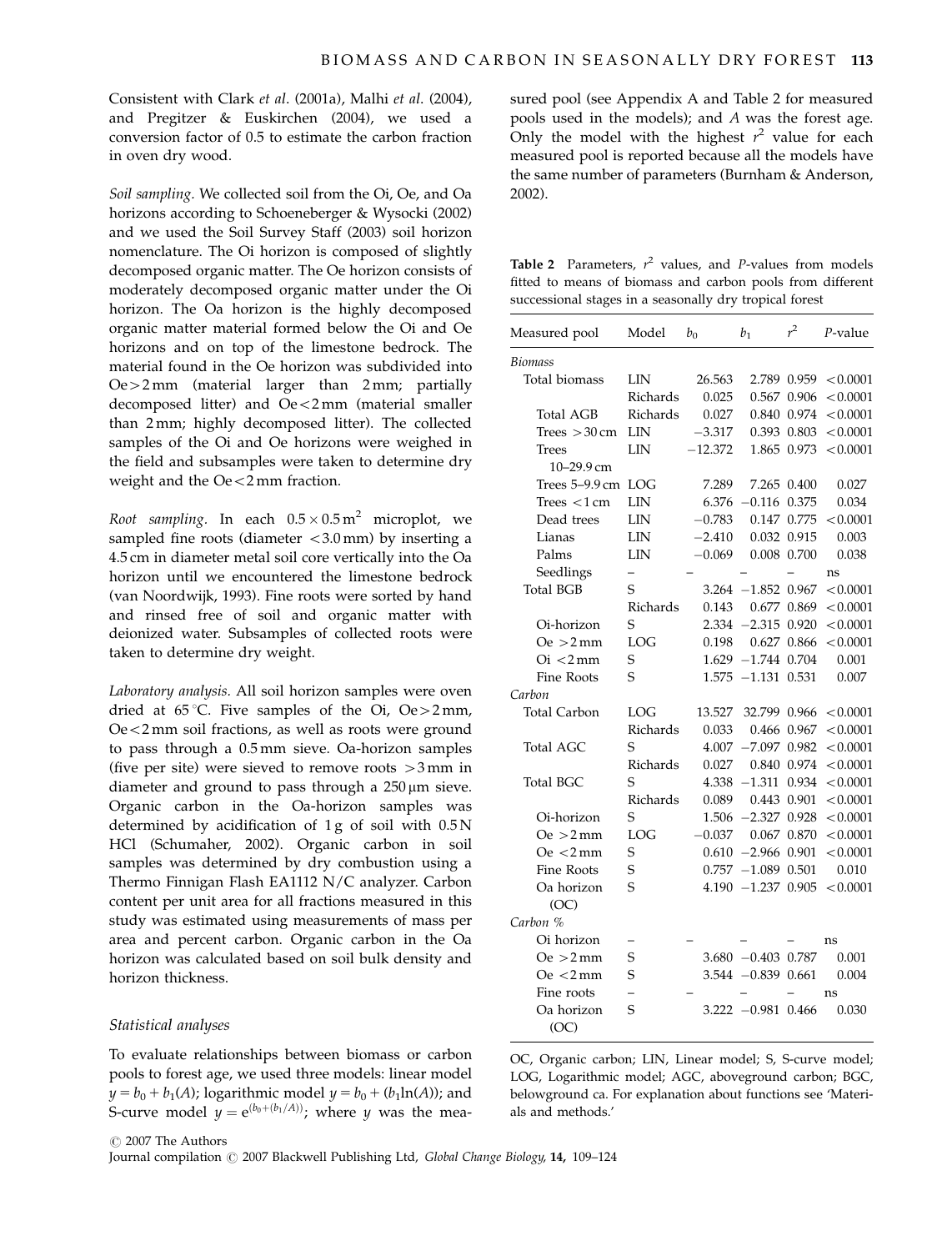We calculated mean annual biomass and carbon accumulation curves for AGB, BGB, total ecosystem biomass, AGC, BGC, and total ecosystem carbon pools. Mean annual accumulation was defined as the biomass or carbon pool of each forest site divided by its age (i.e. years after fire event). In addition, we used a logistic growth equation, known as the Richards function (Cooper, 1983), to predict biomass and carbon based on the forest age and measured AGB, BGB, total ecosystem biomass, AGC, BGC, or total ecosystem carbon pools in these forests:

Richards function:  $Y = Y_{\text{max}} \times (1 - \exp(-b_1 \times A))^{b_2}$ ,

where  $Y$  is the biomass or carbon pool at a given time following a severe fire event;  $Y_{\text{max}}$  is the potential maximum of the  $Y$  pool; and  $A$  is the forest age. In this model, we calculated  $Y_{\text{max}}$  as the average of Y pool in the mature forests at our study site (see Tables A1 and A2). We assumed that a Y pool was equivalent to a mature forest  $Y$  pool, when the  $Y$  pool reached 90% of the  $Y_{\text{max}}$  value. All statistical analyses were performed using procedures of SPSS statistical software (SPSS Inc., version 11.02, 2003).

#### Results

#### Biomass accumulation

Total ecosystem biomass increased with forest age  $(P<0.001)$  from 4.2 to 174.8 Mg ha<sup>-1</sup> (Table A1). Most AGB pools increased with forest age  $(P<0.05)$  after the fire events, except for the biomass pool of seedlings (Table 2). Total AGB represented between 0.1 Mg ha<sup>-1</sup> in the youngest site and  $143.9 \text{ Mg ha}^{-1}$  in the mature forests. Trees of the diameter class 10–30 cm DBH represented near 60% of the AGB in mature forests with a maximum of 86.1 $Mg$ ha $^{-1}$ , whereas trees  $>$ 30 $\,$ cm DBH contributed a maximum of  $22.5$  Mg ha<sup>-1</sup> or  $17\%$ of AGB in mature forests. Biomass of trees with DBH < 1 cm varied from 0.7 to  $10.8 \text{ Mg}$  ha<sup>-1</sup>, and trees with DBH > 1 to  $\langle$  10 cm between 9.8 and 50.4 Mg ha<sup>-1</sup> in the chronosequence. These DBH classes represented up to 50% of the AGB in forests younger than 29 years. Biomass stored in dead trees ranged between 0.3 and 6.6 Mg ha $^{-1}$ . Lianas and palms had a maximum biomass of 1.4 and 0.49 $Mg$  ha<sup>-1</sup>; respectively (Table A1). Mean biomass of seedlings was  $0.18\,\mathrm{Mg\,ha}^{-1}.$ 

All BGB pools increased significantly ( $P \le 0.001$ ) with forest age (Table 2). Total BGB increased from 4.1 in the youngest site to 30.8 Mg ha<sup> $-1$ </sup> in the mature forest. The biomass in the Oi horizon increased from 0.9 to 10.9 Mg ha<sup>-1</sup>. Biomass in the Oe  $\lt$ 2 mm fraction increased from 0.9 to 7.7 Mg ha<sup>-1</sup>, and biomass in the Oe  $>$ 2 mm fraction from 0.8 to 7.8 Mg ha<sup>-1</sup>. Similarly, biomass stored in fine roots increased from 1.5 to 7.8 Mg ha<sup> $-1$ </sup> with forest age (Table A1).

Mean annual AGB accumulation (Fig. 2a), mean annual BGB accumulation (Fig. 2b), and mean annual total biomass accumulation (Fig. 2c) decreased significantly  $(P<0.001)$  with forest age. The 1-year-old site was excluded from the mean annual AGB and BGB accumulation calculations because accumulation rates increased during the first 5 years and thereafter followed a negative logarithmic relation (Fig. 2). Mean annual AGB accumulation ranged from 2.7 to 5.3 Mg ha $^{-1}$  yr $^{-1}$ , and was higher than mean annual BGB accumulation, which ranged between 0.5 and  $4.1 \text{ Mg} \text{ ha}^{-1} \text{ yr}^{-1}$ . Mean annual total biomass accumulation ranged from 2.7 to  $9.6 \text{ Mg ha}^{-1} \text{ yr}^{-1}$ . Using ANCOVA, we found significant differences between the regression lines of mean annual total biomass accumulation with mean annual AGB accumulation ( $F_{(1, 19)} = 15.695$ ,  $P = 0.001$ ). Similarly, we found differences between the regression lines of mean annual total biomass accumulation with mean annual BGB accumulation ( $F_{(1, 19)} = 15.3$ ,  $P = 0.001$ ).

Forest total ecosystem biomass predicted by the Richards function (Fig. 3a) suggest that these forests require 70 years to reach 90% of the  $148 \text{ Mg} \text{ ha}^{-1}$  of mean total ecosystem biomass found in mature forests. It require 80 years to reach 90% of the 124.4 Mg ha<sup>-1</sup> for mean AGB found in mature forests, and only 14 years to reach 90% of the 23.6 Mg ha<sup>-1</sup> for mean BGB of mature forests (Fig. 3a). Mean values for mature forests biomass pools were calculated from Table A1.

We compared percentage of total AGB with percentage of total BGB for the plots sampled during 2004 and found no significant differences (t-test after arcsine transformation) in the forest stand of 5 years, but %AGB was significantly higher  $(P<0.001)$  than %BGB in the older forest stands (Fig. 4).

# Carbon accumulation

Carbon percentages increased significantly  $(P<0.05)$ with forest age in belowground pools of the Oa horizon, and the  $Oe < 2$  mm and  $Oe < 2$  mm fractions (Table 2). Organic carbon percentage ranged from 9.7% to 32.7%, from 15.7% to 42.3%, and from 26.7% to 42.3% in the Oa horizon,  $Oe<2$  mm and  $Oe>2$  mm fractions; respectively. No significant relationship with forest age was found for percent carbon in the Oi horizon (mean =  $43.3\%$ ) and fine roots (mean =  $44\%$ ).

All BGC pools increased significantly  $(P<0.001)$  with forest age after fire. Total ecosystem carbon varied with forest age from 21.7 to  $153.5 \text{Mg} \text{C h}$ a<sup>-1</sup>, AGC from 0.05 to 72.0 Mg C ha $^{-1}$ , and BGC from 21.6 to 85.2 Mg C ha $^{-1}$ in the chronosequence (Table A2). Over 90% of the carbon in the BGC pool was stored as organic carbon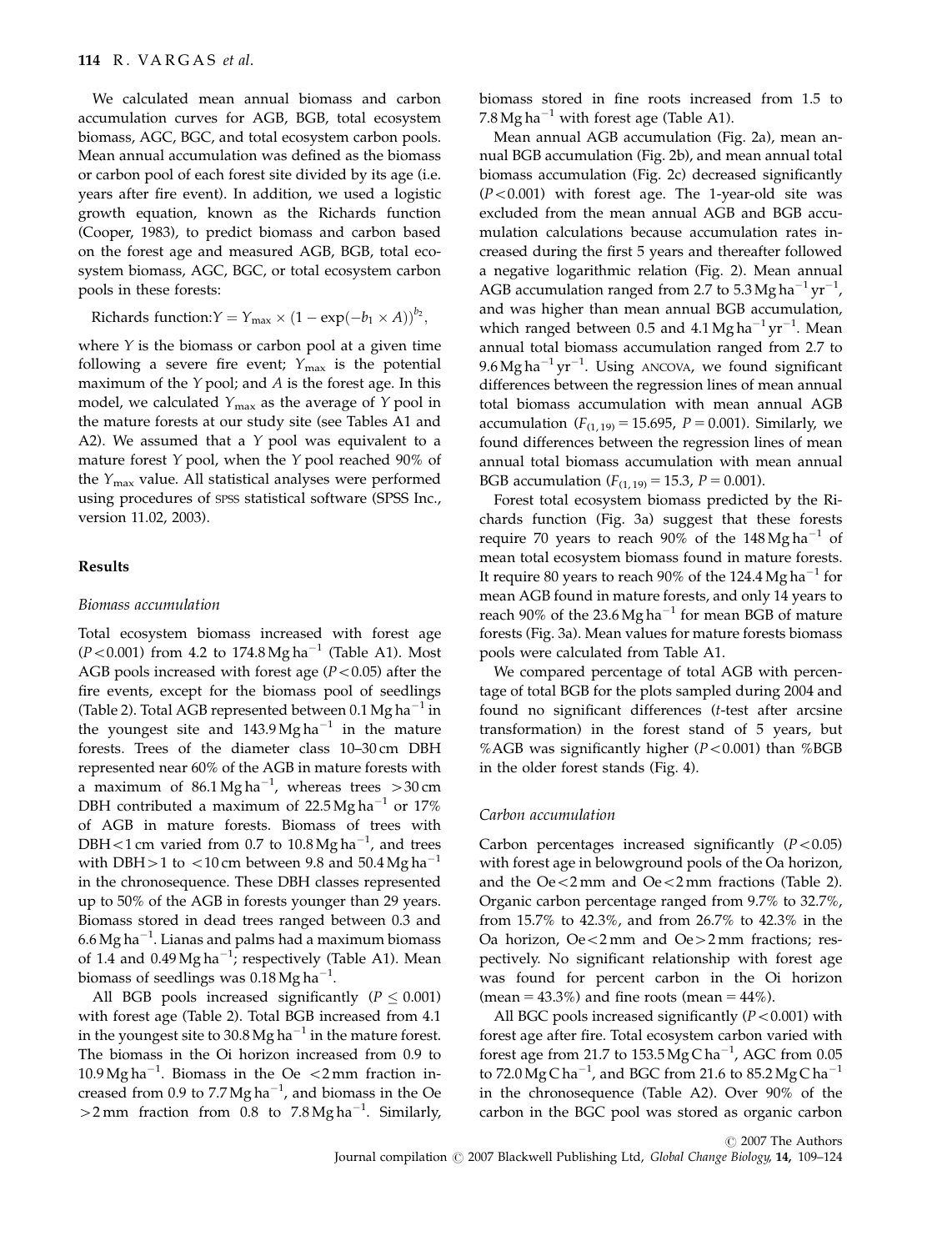

Fig. 2 Mean annual biomass and carbon accumulation curves. Negative logarithmic relationship between years after fire event, of mean annual aboveground biomass (a), mean annual belowground biomass (b), mean annual total biomass (c), mean annual aboveground carbon (d), mean annual belowground carbon (e), and mean annual total carbon (f) in the forest chronosequence. The mean annual accumulation is defined as the biomass or carbon pool of each forest site divided by its age (i.e. years after fire event).

in the Oa horizons with a range of 20.1 to  $75.2\,\mathrm{Mg\,C\,ha^{-1}}$ . In the successional forest stands, carbon stored in the Oi horizon was always higher than the carbon stored in the total Oe horizon (sum of Oe  $>2$  mm and  $Oe\lt2$  mm fractions). However, in the mature forests the carbon in the total Oe horizon (mean =  $5 \text{Mg} \text{Cha}^{-1}$ ) exceeded the carbon stored in the Oi horizon (mean =  $3.6 \text{ Mg C}$  ha<sup>-1</sup>).

Mean annual AGC accumulation (Fig. 2d), mean annual BGC accumulation (Fig. 2e), and mean annual total ecosystem carbon (Fig. 2f) decreased significantly  $(P<0.001)$  with forest age. The 1-year-old site was excluded from the mean annual AGC accumulation

calculations because this accumulation rate increased during the first 5 years (Fig. 2). Contrary to the mean annual biomass accumulation models (Fig. 2a and b), mean annual AGC accumulation was lower in all cases, ranging from 2.7 to  $1.4 \text{ Mg C} \text{ ha}^{-1} \text{ yr}^{-1}$ , than mean annual BGC accumulation with values from 21.6 to  $1.7 \text{ Mg C} \text{ ha}^{-1} \text{ yr}^{-1}$ . Furthermore, an ANCOVA showed significant differences between slopes of mean annual total carbon accumulation and mean annual AGC accumulation ( $F_{(1, 18)} = 37.783$ ,  $P < 0.001$ ), but there were no significant differences between the slopes of mean annual total carbon accumulation and mean annual BGC accumulation  $(F_{(1, 20)} = 0.903, P = 0.353)$ .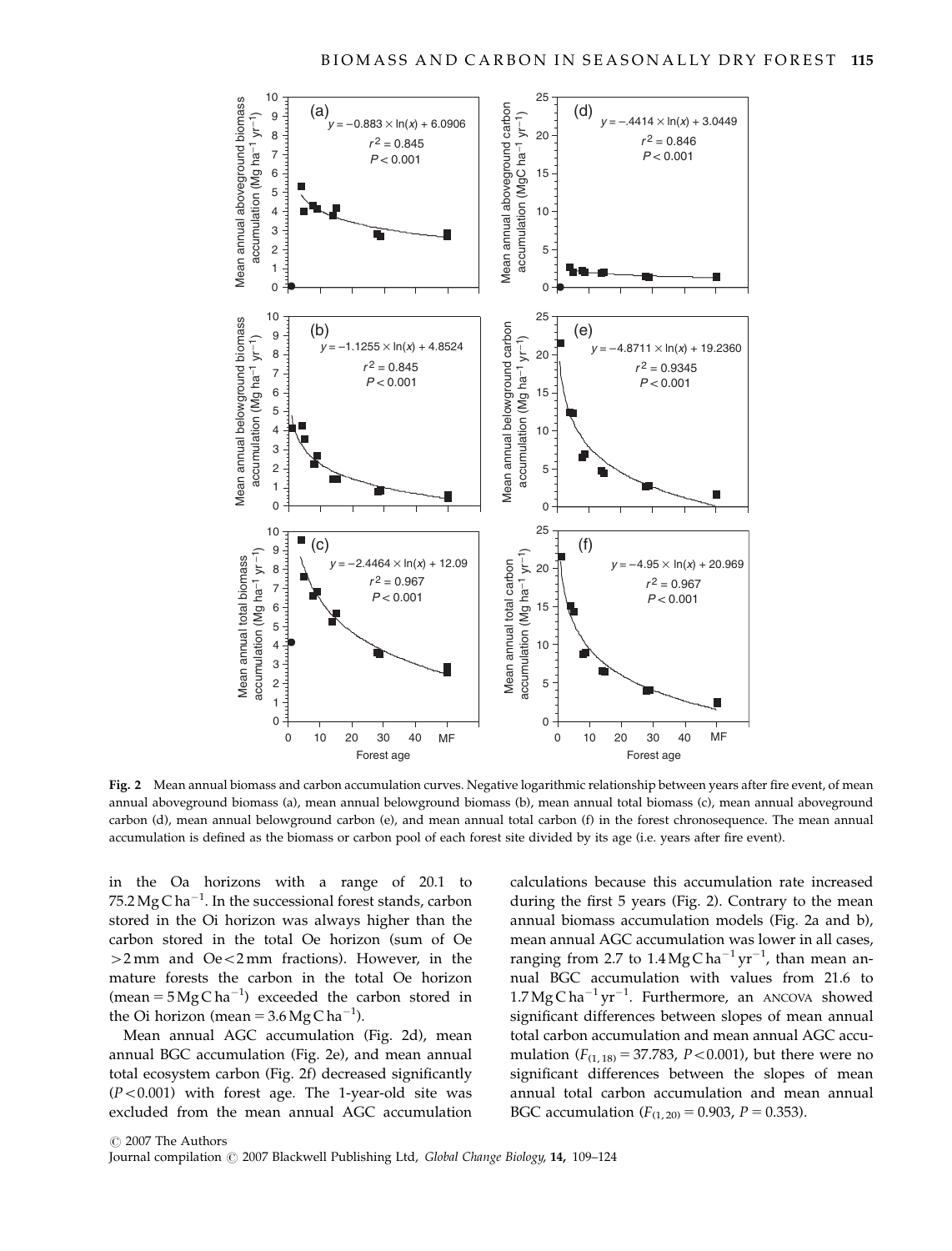

Fig. 3 Predicted aboveground biomass (AGB), belowground biomass (BGB), total biomass, aboveground carbon (AGC), belowground carbon (BGB) and total carbon accumulation using Richards function.  $R^2$ -values represent fit of the model with measured values from forest of different ages in a seasonally dry tropical forest at the Yucatan peninsula, Mexico (see Appendix A for measurements). The maximum potential values for each pool were defined as the average of each pool in the mature forests at our study site: AGB 138.2Mg ha $^{-1}$ , BGB 26.2Mg ha $^{-1}$ , total biomass  $164.4 \,\mathrm{Mg\,ha}^{-1}$ , AGC  $69.1 \,\mathrm{Mg\,Ca}^{-1}$ , BGC  $80.4\,\mathrm{Mg}\,\mathrm{C}\,\mathrm{ha}^{-1}$ , total carbon 149.5  $\mathrm{Mg}\,\mathrm{C}\,\mathrm{ha}^{-1}$ .

Forest total ecosystem carbon predicted by the Richards function (Fig. 3b) suggest that these forests require 50 years to accumulate 90% of the 134.6 Mg C ha<sup>-1</sup> of mean total ecosystem carbon found in mature forests. It require 80 years to reach 90% of the 62.2 Mg C ha<sup>-1</sup> of mean AGC found in mature forests, but only 18 years to reach 90% of the 72.4 Mg C ha<sup>-1</sup> for mean BGC of mature forests. Mean values for mature forests carbon pools were calculated from Table A2.

We compared the percentage AGC with the percentage of BGC for the plots sampled during 2004 (Fig. 4), and we found that BGC was significantly higher  $(P<0.001)$  in

forest stands from 5 to 29 years than AGC (t-test after arcsine transformation). Mature forests did not show significant differences between the percentage of AGC and BGC despite the shallow depth of the soil.

#### Discussion

Fire is an important disturbance for natural succession in SDTF (Vieira & Scariot, 2006), but extensive, recurrent fires may reduce the area of land covered by these forests (Miles et al., 2006). Because local carbon stocks and fluxes depend upon forest age, estimating global carbon stocks and fluxes depends in part on understanding the differences across successional ages. One missing component for global carbon cycling models is the effect of disturbances and recovery in tropical forests. Thus, it is important to understand the recovery rates and stocks of SDTF after fire events. This study is the first attempt to report AGB and BGB and carbon stocks and recovery rates for SDTF of the northeastern Yucatan Peninsula.

# AGB and AGC

Measurements of AGB of mature SDTF in our study site, ranging from 133.9 to 143.9 Mg ha $^{-1}$ , fall within the global range of 23 to  $273 \text{Mg}$  ha<sup>-1</sup> for mature SDTF (Murphy & Lugo, 1986a; Martinez-Yrizar, 1995). However, the amount of AGC stored in mature forests at our study site fall in the low end when compared with other mature tropical forests with similar temperatures and precipitation (Table 3).

Our measurements were consistent with estimates from the southern part of the Yucatan Peninsula (Read & Lawrence, 2003, Table 3). However, the sites studied by Read & Lawrence (2003b) were abandoned agricultural sites, whereas our study sites were forests disturbed by severe fires and in a site that received higher annual precipitation (Table 3). Therefore, further research is needed to understand regional variation in AGC of the Yucatan Peninsula where differences in precipitation, soil depth, and the ability of vegetation to access nutrients and water exist (Campo & Vazquez-Yanes, 2004; Querejeta et al., 2006). Additionally, forests at our study site may have been selectively logged during the late 1800s reducing the number of trees with  $DBH > 30$  cm. Our results show that trees with  $DBH<10$  cm accounted for 25% of AGC or  $\sim$ 15 Mg C ha<sup>-1</sup> in mature SDTF, and between 40% and 100% of AGC in early successional forest stands.

Lianas are an important component of AGB in tropical forests because they can have up to five times the leaf mass of trees of the same DBH (Gerwing & Lopes Farias, 2000; DeWalt & Chave, 2004) and they are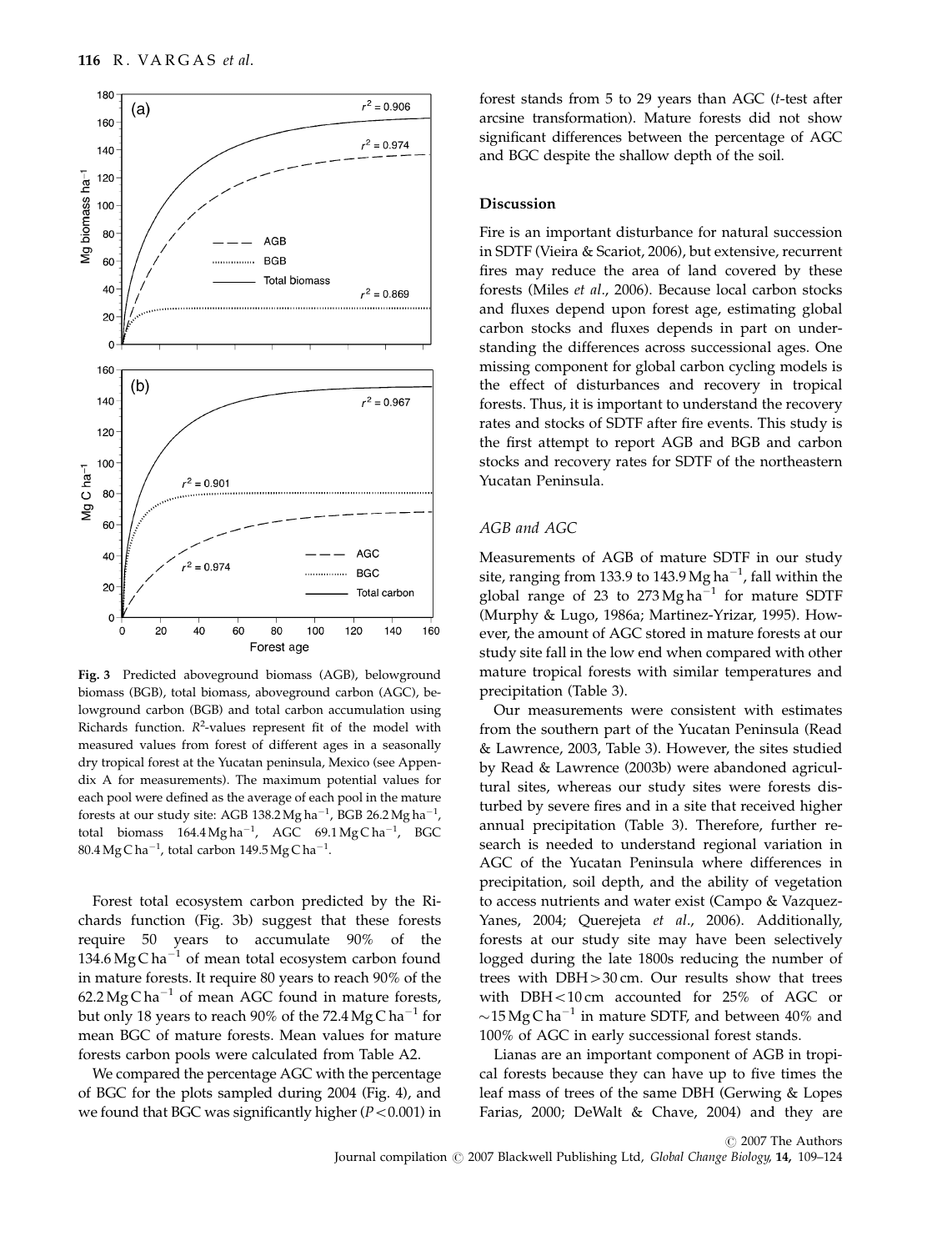

Fig. 4 Comparison of total aboveground biomass and carbon percentage including all diameter trees, palms, lianas, and seedling, and belowground biomass and carbon including as fine roots, Oi, Oe, and Oa horizons in forests of different ages. Aboveground carbon was estimated from aboveground biomass using a conversion factor of 0.5. Data were transformed (arcsin) to meet normality and an independent t-test was performed at the sites sampled during 2004. Note: ns, not significant;  $*P < 0.0001$ .

adapted to high-light environments (Dewalt et al., 2000). Surprisingly, they were not present until 29 years after fire. Our estimates of liana biomass  $(1.2 \text{ Mg ha}^{-1})$  contrast with values up to  $32.88$  Mg ha<sup>-1</sup> in successional forests, after agricultural abandonment, of southern Yucatan (Read & Lawrence, 2003). More research is needed in other SDTF in order to understand if a relationship exists between liana biomass and forest age or if previous land-use history has an effect on lianas establishment.

#### BGB and BGC

The Oi-horizon biomass ranged with forest age from 0.9 to 10.9 Mg ha $^{-1}$ , and is comparable with reported global estimates of 3.2–12.3 Mg ha<sup>-1</sup> of litter biomass in SDTF

(Martinez-Yrizar, 1995). The biomass stored together in the  $Oe > 2$  mm and the  $Oe < 2$  mm contributed between  $1.7$  Mg ha<sup>-1</sup> in the youngest stand and  $15.5$  Mg ha<sup>-1</sup> in the mature forest. These values represented between 41% and 50% of the total BGB of these forests depending on forest age (Table A1). Our results showed the importance of the Oe horizon in BGB storage of SDTF and should be compared with future estimates of this horizon in other SDTF.

The 44% carbon in fine roots in our study was higher than the 37% reported in other SDTF (Jaramillo et al., 2003b), and nearly 38% in evergreen Mexican forests (Jaramillo et al., 2003a). This high carbon concentration in fine roots supports an active pool of mycorrhizal fungi, which are important in secondary succession for SDTF (Allen et al., 1998, 2003a, 2005). The higher carbon content of fine roots might also be part of a long-term carbon storage that is advantageous for plants in systems with frequent fire disturbances (Langley et al., 2002).

Fine root biomass ranged from 1.5 to  $6.4 \text{ Mg} \text{ ha}^{-1}$  and it is consistent with estimates of forests growing on limestone bedrock in China (Muthukumar et al., 2003), but are lower than the estimates of  $17-31$  Mg ha<sup>-1</sup> for fine roots of mature SDTF of Chamela, Mexico (Castellanos et al., 1991; Jaramillo et al., 2003b). These last measurements correspond to a depth of 1 m into the soil, while our measurements are for the first 20 cm because of the nature of shallow soils. Our measures of fine roots underestimate this pool as many fine roots grow into small cracks into the limestone bedrock (R. Vargas, personal observation). It is important to include the contribution of roots deeper into the soil for complete BGC inventories as previous studies in tropical forest of the Amazon have reported roots up to 8 m deep in soils that account for large biomass stocks (Nepstad et al., 1994).

Our results show that the limestone bedrock does not form a mineral soil and instead we found a shallow organic layer that increased with forest age. The organic carbon content in the Oa-horizon ranged from 20.1 to 75.2 Mg C ha<sup>-1</sup> and represent  $>90\%$  of total BGC. Our measurements were lower than the  $158 \text{ Mg C} \text{ ha}^{-1}$  global estimate of the top 1 m of mineral soil for tropical deciduous forests (Jobbagy & Jackson, 2000), but comparable with the range of 27.4 to  $\sim$ 98 Mg C ha<sup>-1</sup> stored in the first 10–12 cm of mineral soil in mature SDTF of Venezuela and Mexico (Delaney et al., 1997; Jaramillo et al., 2003b).

Our results indicate that BGC of El Eden represent a large carbon pool with nearly 95% of the total ecosystem carbon in early successional stages and 51.4% in the mature forest. Previous studies of tropical forests with different precipitation have reported that mineral soils, at 1 m depth, contribute up to 51% of total ecosystem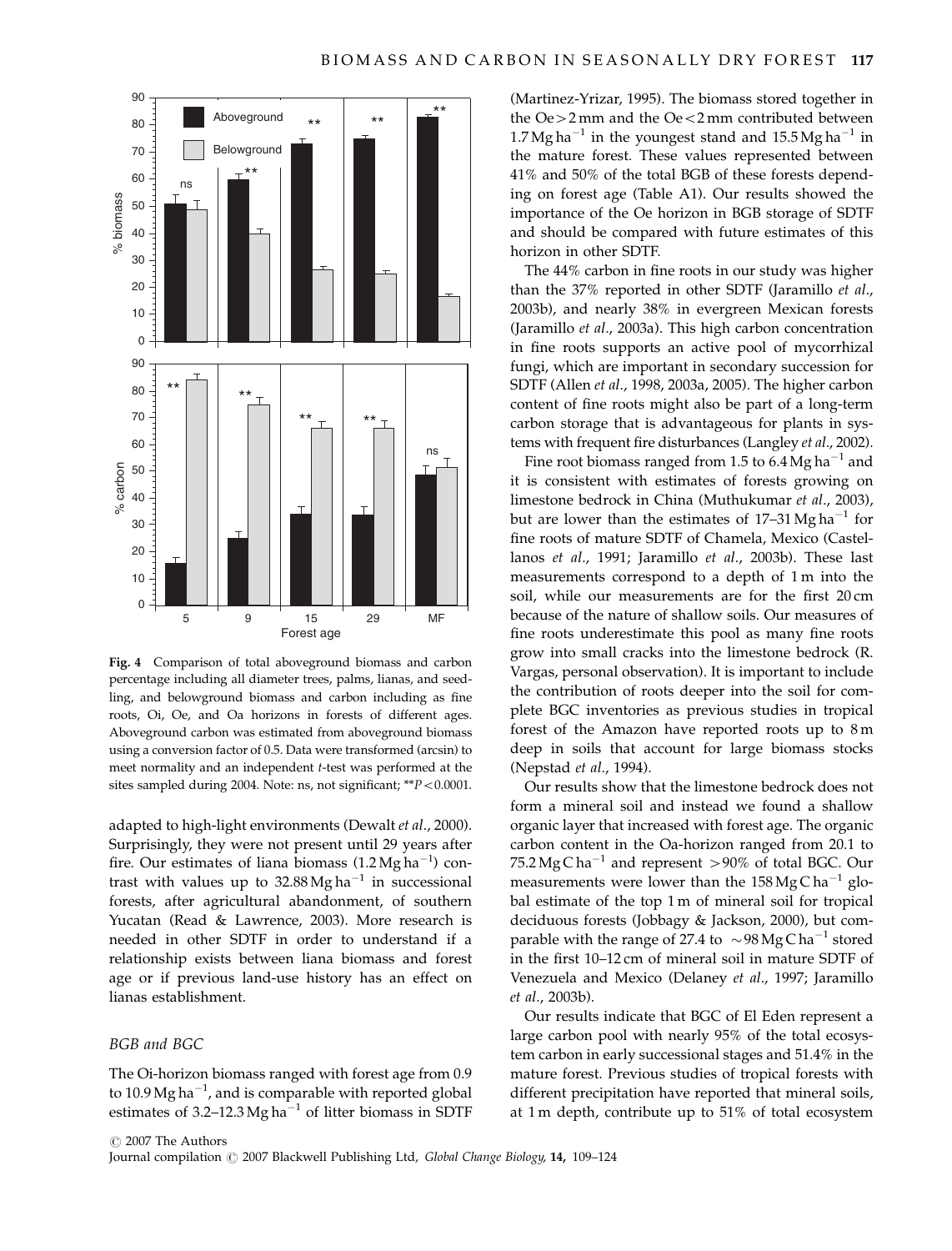#### Table 3 Aboveground carbon estimates of 41 mature tropical forests

| Site                             | AGC<br>$(MgCha^{-1})$ | <b>MAT</b><br>$\binom{^{\circ}C}{ }$ | Precipitation<br>$\rm (mm\,yr^{-1})$ | Reference                                            |
|----------------------------------|-----------------------|--------------------------------------|--------------------------------------|------------------------------------------------------|
| Puerto Rico, Guanica             | 22.5                  | 25.1                                 | 860                                  | Murphy & Lugo (1986b)                                |
| Puerto Rico, Pico del Este       | 23.8                  | 19.0                                 | 5000                                 | Weaver et al. (1986)                                 |
| Puerto Rico, Guanica             | 26.5                  | 25.1                                 | 860                                  | Murphy & Lugo (1986a)                                |
| Mexico, Chamela                  | 42.5                  | 24.9                                 | 707                                  | Martinez-Yrizar et al. (1992)                        |
| Mexico, Chamela                  | 58.3                  | 25.0                                 | 679                                  | Jaramillo et al. (2003b)                             |
| Mexico, Arroyo Negro             | 63.6                  | 25.0                                 | 1418                                 | Read & Lawrence (2003)                               |
| Mexico, El Refugio               | 63.8                  | 25.0                                 | 892                                  | Read & Lawrence (2003)                               |
| Mexico, El Eden                  | 69.1                  | 24.2                                 | 1650                                 | This study                                           |
| Venezuela, Cerro El Coco         | 70.0                  | 27.0                                 | 800                                  | Delaney et al. (1997)                                |
| Panama, Barro Colorado           | 71.1                  | 27.0                                 | 2600                                 | DeWalt & Chave $(2004)$                              |
| Mexico, Nicolás Bravo            | 75.7                  | 25.0                                 | 1144                                 | Read & Lawrence (2003)                               |
| Costa Rica, La Selva             | 78.0                  | 26.0                                 | 4000                                 | Clark et al. (2002)                                  |
| Puerto Rico, Colorado Forest     | 84.4                  | 21.1                                 | 3725                                 | Weaver & Murphy (1990)                               |
| Colombia, Magdalena terrace      | 89.9                  | 27.5                                 | 3150                                 | Chambers (1998) cited in Clark et al. (2001b)        |
| Costa Rica, La Selva             | 95.5                  | 25.8                                 | 4000                                 | DeWalt & Chave (2004)                                |
| Mexico, La Pantera               | 112.5                 | 25.0                                 | 1200                                 | Cairns et al. (2003)                                 |
| Jamaica, Blue Mt.                | 114.5                 | 15.8                                 | 2230                                 | Tanner (1985)                                        |
| Puerto Rico, Palm forest         | 114.5                 | 19.0                                 | 3725                                 | Frangi & Lugo (1985)                                 |
| Jamaica, Blue Mt.                | 115.0                 | 15.3                                 | 2230                                 | Tanner (1985)                                        |
| Venezuela, San Carlos            | 118.7                 | 26.2                                 | 3500                                 | Klinge & Herrera (1983)                              |
| Jamaica, Blue Mt.                | 119.0                 | 15.5                                 | 2230                                 | Tanner (1985)                                        |
| Venezuela, San Carlos            | 132.0                 | 26.0                                 | 3550                                 | Uhl & Jordan (1984)                                  |
| Mexico, Los Tuxtlas              | 143.5                 | 26.0                                 | 4000                                 | Hughes et al. (1999)                                 |
| Brazil, kilometer 41             | 144.0                 | 26.7                                 | 2650                                 | DeWalt & Chave (2004)                                |
| Venezuela, Caimital              | 148.0                 | 26.0                                 | 1500                                 | Delaney et al. (1997)                                |
| Brazil, Fazenda Gaviano          | 151.0                 | 26.7                                 | 2300                                 | Chambers (1998) cited in Clark et al. (2001b)        |
| Jamaica, Blue Mt.                | 156.0                 | 15.5                                 | 2230                                 | Tanner (1985)                                        |
| Venezuela, Mucuy                 | 157.0                 | 10.5                                 | 1968                                 | Delaney et al. (1997)                                |
| Brazil, Fazenda Cabo Frio        | 157.5                 | 26.7                                 | 2300                                 | Chambers (1998) cited in Clark et al. (2001b)        |
| Peru, Cashu                      | 160.0                 | 24.2                                 | 2165                                 | DeWalt & Chave (2004)                                |
| Misiones, Argentina              | 162.9                 | 27.5                                 | 3150                                 | Vaccaro et al. (2003)                                |
| Colombia, Magdalena              | 162.9                 | 27.5                                 | 3150                                 | Folster et al. (1976) cited in Clark et al. (2001b)  |
| Brazil, Vale do Rio Doce Reserve | 167.3                 | 22.2                                 | 1200                                 | Rolim et al. (2005)                                  |
| Brazil, Rondonia*                | 170.6                 | 25.2                                 | 2300                                 | Cummings et al. (2002)                               |
| Venezuela, Carbonera             | 173.0                 | 15.0                                 | 1487                                 | Delaney et al. (1997)                                |
| Venezuela, San Eusebio           | 174.0                 | 13.8                                 | 1500                                 | Grimm & Fassbender (1981)                            |
| Brazil, Manaus                   | 175.0                 | 25.5                                 | 2200                                 | Malhi et al. (1999)                                  |
| Brazil, Fazenda Dimona           | 178.0                 | 26.7                                 | 2300                                 | Chambers (1998) cited in Clark <i>et al.</i> (2001b) |
| Venezuela, Rio Grande            | 179.0                 | 25.5                                 | 2850                                 | Delaney et al. (1997)                                |
| Brazil, Fazenda Porto Alegre     | 200.5                 | 26.7                                 | 2300                                 | Chambers (1998) cited in Clark et al. (2001b)        |
| Brazil, Egler Reserve            | 203.0                 | 27.2                                 | 1171                                 | Klinge & Rodrigue (1973)                             |

AGC is aboveground carbon. Units of carbon were converted from biomass data under the assumption that plant biomass is 50% carbon. MAT, mean annual temperature.

\*Average from 20 plots.

carbon in tropical wet forests (Hughes et al., 1999), 63–72% in very dry tropical forests (Delaney et al., 1997), and 54% in mature dry tropical forests (Jaramillo et al., 2003b). The large amount of carbon stored in the Oa-horizon pool of these SDTF may require further attention with the increasing land use change in the Yucatan Peninsula (Geoghegan et al., 2001).

# Total ecosystem biomass and carbon

Total ecosystem biomass in SDTF at El Eden ranged from 4.2 to 102.6 Mg ha<sup>-1</sup> in secondary forest stands and from 156.4 to 174.8 Mg ha<sup>-1</sup> in mature forest stands. These results suggest that total biomass of mature SDTF in the Yucatan are in the high end of the estimates of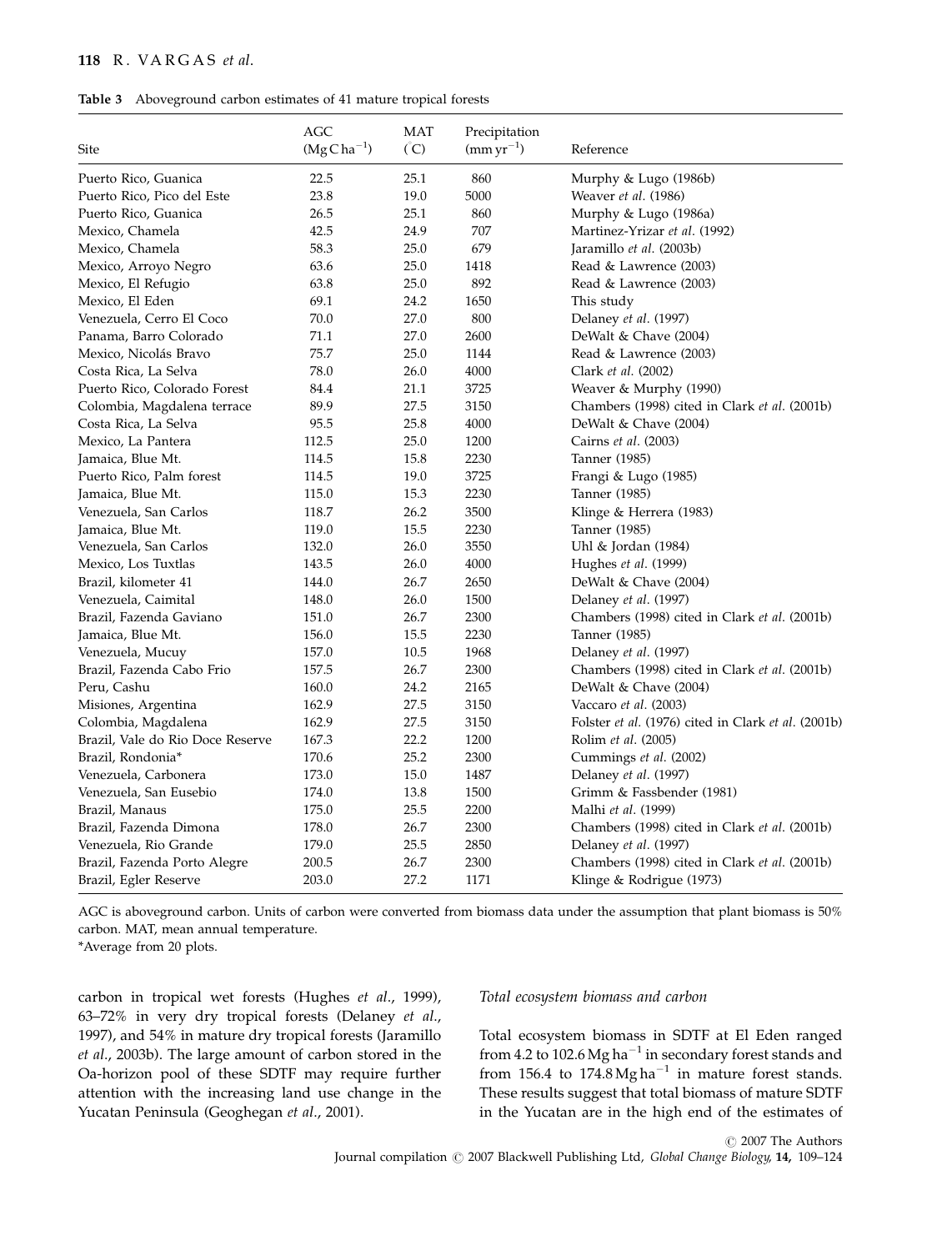other SDTF around the world which varied between 45 and  $140$  Mg ha<sup>-1</sup> (Murphy & Lugo, 1986b).

Total ecosystem carbon in our study site ranged from 21.7 to 121.1 Mg C ha<sup>-1</sup> in the secondary forests stands and from 145.9 to  $153.5 \text{Mg} \text{C} \text{h} \text{a}^{-1}$  in the mature forest stands. Fewer studies of SDTF exist to compare these results because most studies concentrate on above- or belowground pools only, and the organic carbon in the soil profile is rarely included in the calculations of total ecosystem carbon. Total ecosystem carbon in mature SDTF of the world range from 45 to  $\sim$  140 Mg C ha<sup>-1</sup> including the 1 m of soil (Murphy & Lugo, 1986b). These estimates of SDTF are comparable with total ecosystem carbon of mature tropical wet forests of Los Tuxltas, Mexico with  $\sim$ 279 Mg C ha<sup>-1</sup> including 1 m of soil (Hughes et al., 1999), and premontane moist forests of the Venezuelan Guayana with  $\sim$ 432.4 Mg C ha<sup>-1</sup> including 1 m of soil (Folster et al., 2001). These comparisons suggests that mature SDTF stores 54% of the carbon stored in mature wet tropical forests and only 35% of the carbon stored in mature premontane tropical forests.

It has been calculated that unmanaged SDTF in Mexico account for  $2.3 \text{ PgC}$  and approximately  $708 \text{ TgC}$ could result from biomass burning of these forests (Jaramillo et al., 2003b). However, the proportions of mature vs. successional SDTF in Mexico or globally remain unknown. It is important to understand the variation in carbon stored in early successional SDTF as these stands may have higher susceptibility to recurring fires (Whigham et al., 1991). Furthermore, for an accurate regional or global calculation of the carbon stored in SDTF it is critical to have a better estimate of the regional spatial heterogeneity of total ecosystem carbon (see Houghton, 2003; Malhi et al., 2006).

# Carbon and biomass accumulation rates

We estimate that SDTF of the northeastern Yucatan require 70 years to recover 90% of total ecosystem biomass found in mature forests. They take 80 years to recover 90% of AGB but only 14 years for 90% of BGB values of mature forests. The shallow depth of the soils may explain the rapid recovery of BGB and BGC. The highest total ecosystem biomass mean annual accumulation rates occurred during the first 5 years after fire. This accumulation is mainly by storage of biomass in fine roots and the Oi horizon. Our estimates of AGB accumulation are comparable with the 55–95 years required to recover AGB levels equivalent to mature forests in SDTF of the Yucatan (Read & Lawrence, 2003), and the 73 years in wet tropical forests (Hughes et al., 1999). We have not found published BGB accumulation rates for other SDTF. Our results indicate that when estimates of BGB are included to the recovery rate of total ecosystem biomass, it reduces the required time by 10 years compared with using AGB estimates only for total ecosystem biomass.

In contrast with the 70 years to recover 90% of total ecosystem biomass of mature forests, only 50 years are require to recover 90% of total ecosystem carbon. Nearly 50% of total ecosystem carbon is stored in the BGC pool, and 90% of total BGC is acquired within 18 years. Our results suggest that most of the carbon sequestration of these forests is accounted for short term by rapid accumulation in BGC pools with rates of  $\sim$  20 Mg C ha<sup>-1</sup> yr<sup>-1</sup>, and long-term accumulations of both BGC and AGC pools with rates of  $\sim$  2.5 Mg C ha<sup>-1</sup> yr<sup>-1</sup>. Our results show that total ecosystem biomass accumulation is a component of both AGB and BGB accumulation, while total ecosystem carbon is mainly a function of BGC accumulation (see ANCOVA results). When estimates of BGC are included in the recovery rate of total ecosystem carbon, it reduces the required time by 30 years than if only AGC estimates are used. These results demonstrate the importance to include BGC pools in successional forests to better estimate SDTF carbon recovery or loss. Failure to calculate these pools may lead to differences in estimates of terrestrial carbon balance at regional or global scales (Houghton, 2003).

In forests of the Yucatan Peninsula soil resources are more limiting than sunlight, at least until a closed canopy develops (Campo & Vazquez-Yanes, 2004). Therefore, plants would be allocating as much fine roots as possible, in contrast with AGC, to establish a necessary resource base. Furthermore, because of the high soil moisture and temperatures, roots and litter would turn over rapidly, and contribute to increase soil carbon accumulation (Shang & Tiessen, 2003).

A critical factor that remains to be studied is how climate variability will affect tropical forests (Clark, 2007). One factor associated with climate variability is the return time and intensity of fire events that may be related to changes in precipitation patterns and to land use. If fire return time is reduced, carbon stored in these forests and their soils may be reduced as seen during land use change and fire events throughout the tropics (Nepstad et al., 2001; Shang & Tiessen, 2003; Powers, 2004). In addition, frequent fires could decrease soil fertility (Shang & Tiessen, 2003) and the mycorrhizal inoculum in the soil (Allen et al., 2003a, 2005). Changes in mycorrhizal inoculum may reduce the potential of forest regeneration by nutrient limitation (Campo & Vazquez-Yanes, 2004), and decrease the accumulation of stable carbon pools, such as glomalin (Rillig et al., 2001).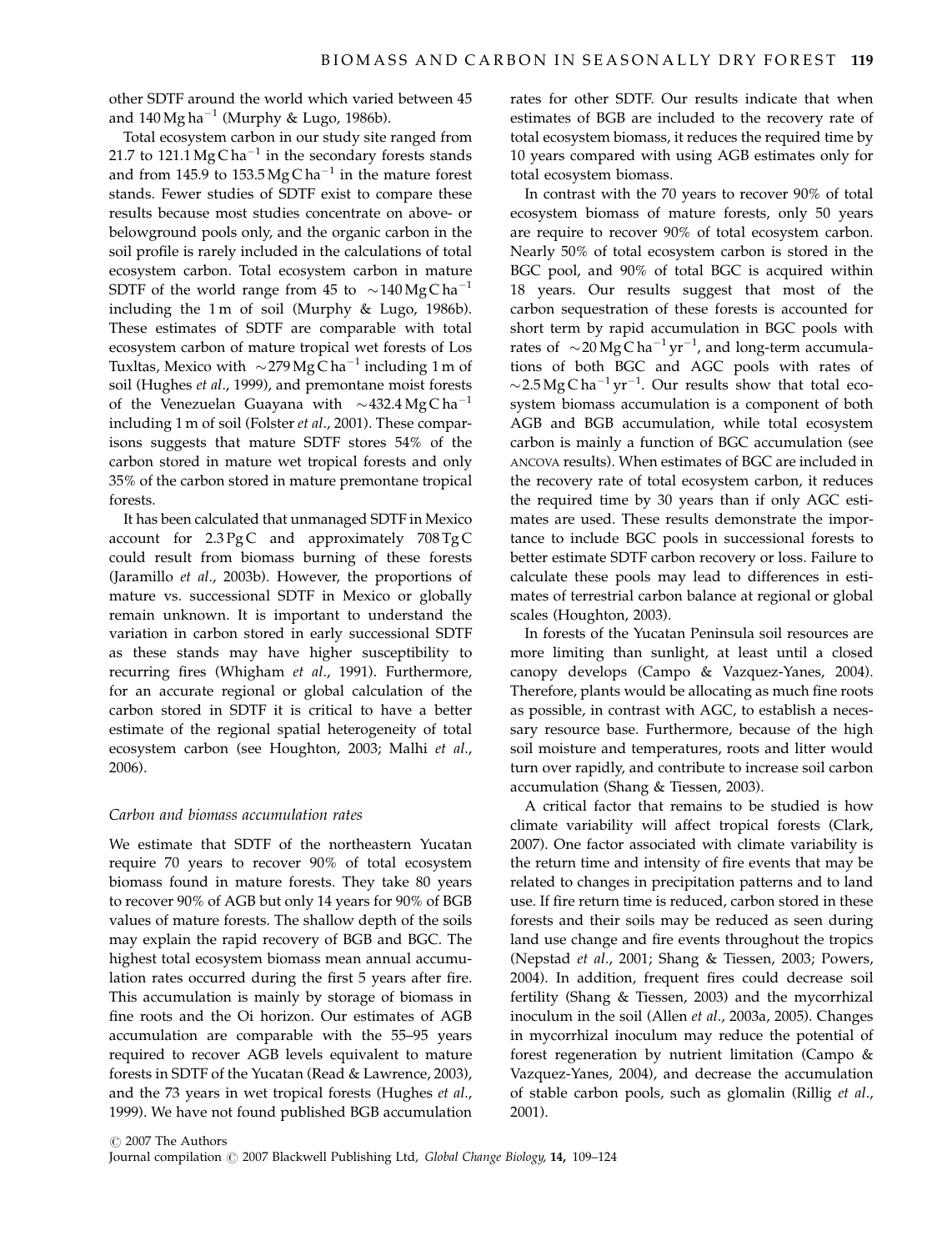#### Conclusions

Total ecosystem biomass in our study site ranged from 4.2 to 174.8 Mg ha<sup>-1</sup> while total ecosystem carbon ranged from 21.7 to  $153.5 \text{Mg} \text{ ha}^{-1}$ . Biomass and carbon pools in our study sites increase with forest age, but BGB and BGC had higher accumulation rates than AGB and AGC. BGC represented more than 90% in early successional forests to nearly 50% of total ecosystem carbon in mature forests. However, carbon stored in belowground fractions could rapidly be lost if forests are disturbed and the thin soil is lost by fire or erosion with a potential carbon loss between 120 and  $150$  Mg C ha<sup>-1</sup> in a mature forest. Total ecosystem carbon inventories of mature and young stands of SDTF are needed to better estimate their role in the global carbon budget. In addition, further research is needed on how seasonally dry tropical forests may recover after different disturbances (e.g. hurricanes, deforestation) and what the effects of climate variability will be on their recovery processes.

#### Acknowledgements

We thank Juan Castillo, Hector Estrada, Niles Hasselquist, Leela Rao, Laurel Salzman, Robert Steers, and Diego Valencia for fieldwork assistance. Robert Graham, Ben Bond-Lamberty and two anonymous reviewers provided helpful comments on earlier drafts of the manuscript. This work has been possible through funding from National Science Foundation to M. F. A. (DEB-061542) and E. B. A. (DEB-9981607) and the Fulbright Program, CONACYT/UC-MEXUS to R. V.

# References

- Aide TM, Zimmerman JK, Pascarella JB, Rivera L, Marcano-Vega H (2000) Forest regeneration in a chronosequence of tropical abandoned pastures: implications for restoration ecology. Restoration Ecology, 8, 328–338.
- Allen EB, Allen MF, Egerton-Warburton L, Corkidi L, Gómez-Pompa A (2003a) Impacts of early- and late-seral mycorrhizae during restoration in seasonal tropical forest, Mexico. Ecological Applications, 13, 1701–1717.
- Allen EB, Rincon E, Allen MF, Perez-Jimenez A, Huante P (1998) Disturbance and seasonal dynamics of mycorrhizae in a tropical deciduous forest in Mexico. Biotropica, 30, 261–274.
- Allen EB, Violi HA, Allen MF, Gomez-Pompa A (2003b) Restoration of tropical seasonal forest in Quintana Roo. In: The Lowland Maya Area: Three Millennia at the Human-Wildland Interface (eds Gomez-Pompa A, Allen MF, Fedick SL, Jimenez-Osornio JJ), pp. 587–598. Haworth Press, Binghamton, NY.
- Allen MF, Allen EB, Gomez-Pompa A (2005) Effects of mycorrhizae and nontarget organisms on restoration of a seasonal tropical forest in Quintana Roo, Mexico: factors limiting tree establishment. Restoration Ecology, 13, 325–333.
- Allen MF, Rincon E (2003) The changing global environment and the lowland Maya: past patterns and current dynamics. In: The

Lowland Maya Area: Three Millennia at the Human-Wildland Interface (eds Gomez-Pompa A, Allen MF, Fedick SL, Jimenez-Osornio JJ), pp. 13–30. Haworth Press, Binghamton, NY.

- Boose ER, Foster DR, Barker Plotkin A, Hall B (2003) Geographical and historical variation in hurricanes across the Yucatan Peninsula. In: The Lowland Maya Area: Three Millenia at the Human-Wildland Interface (eds Gomez-Pompa A, Allen MF, Fedick SL, Jimenez-Osornio JJ), pp. 495–515. Haworth Press, Binghamton, NY.
- Bullock SH, Mooney HA, Medina E (1995) Seasonally Dry Tropical Forests. Cambridge University Press, Cambridge, UK.
- Burnham KP, Anderson DR (2002) Model Selection and Inference. A Practical Information-Theoretic Approach. Springer, Berlin.
- Cairns MA, Olmsted I, Granados J, Argaez J (2003) Composition and aboveground tree biomass of a dry semi-evergreen forest on Mexico's Yucatan Peninsula. Forest Ecology and Management, 186, 125–132.
- Campo J, Vazquez-Yanes C (2004) Effects of nutrient limitation on aboveground carbon dynamics during tropical dry forest regeneration in Yucatan, Mexico. Ecosystems, 7, 311–319.
- Castellanos J, Jaramillo VJ, Sanford RL, Kauffman JB (2001) Slash-and-burn effects on fine root biomass and productivity in a tropical dry forest ecosystem in Mexico. Forest Ecology and Management, 148, 41–50.
- Castellanos J, Maass M, Kummerow J (1991) Root biomass of a dry deciduous tropical forest in Mexico. Plant and Soil, 131, 225–228.
- Chave J, Condit R, Aguilar S, Hernandez A, Lao S, Perez R (2004) Error propagation and scaling for tropical forest biomass estimates. Philosophical Transactions of the Royal Society of London Series B-Biological Sciences, 359, 409–420.
- Chazdon RL (2003) Tropical forest recovery: legacies of human impact and natural disturbances. Perspectives in Plant Ecology Evolution and Systematics, 6, 51–71.
- Clark DA (2007) Detecting tropical forests' responses to global climatic and atmospheric change: current challenges and a way forward. Biotropica, 39, 4–19.
- Clark DA, Brown S, Kicklighter DW, Chambers JQ, Thomlinson JR, Ni J (2001a) Measuring net primary production in forests: concepts and field methods. Ecological Applications, 11, 356–370.
- Clark DA, Brown S, Kicklighter DW, Chambers JQ, Thomlinson JR, Ni J, Holland EA (2001b) Net primary production in tropical forests: an evaluation and synthesis of existing field data. Ecological Applications, 11, 371–384.
- Clark DB, Clark DA, Brown S, Oberbauer SF, Veldkamp E (2002) Stocks and flows of coarse woody debris across a tropical rain forest nutrient and topography gradient. Forest Ecology and Management, 164, 237–248.
- Condit R, Hubbell SP, Foster RB (1998) Tropical Forest Census Plots: Methods and Results from Barro Colorado Island, Panama, and a Comparison with Other Plots. Spinger-Verlag, Berlin.
- Cooper CF (1983) Carbon storage in managed forests. Canadian Journal of Forest Research-Revue Canadienne De Recherche Forestiere, 13, 155–166.
- Cummings DL, Kauffman JB, Perry DA, Hughes RF (2002) Aboveground biomass and structure of rainforests in the southwestern Brazilian Amazon. Forest Ecology and Management, 163, 293–307.

 $\odot$  2007 The Authors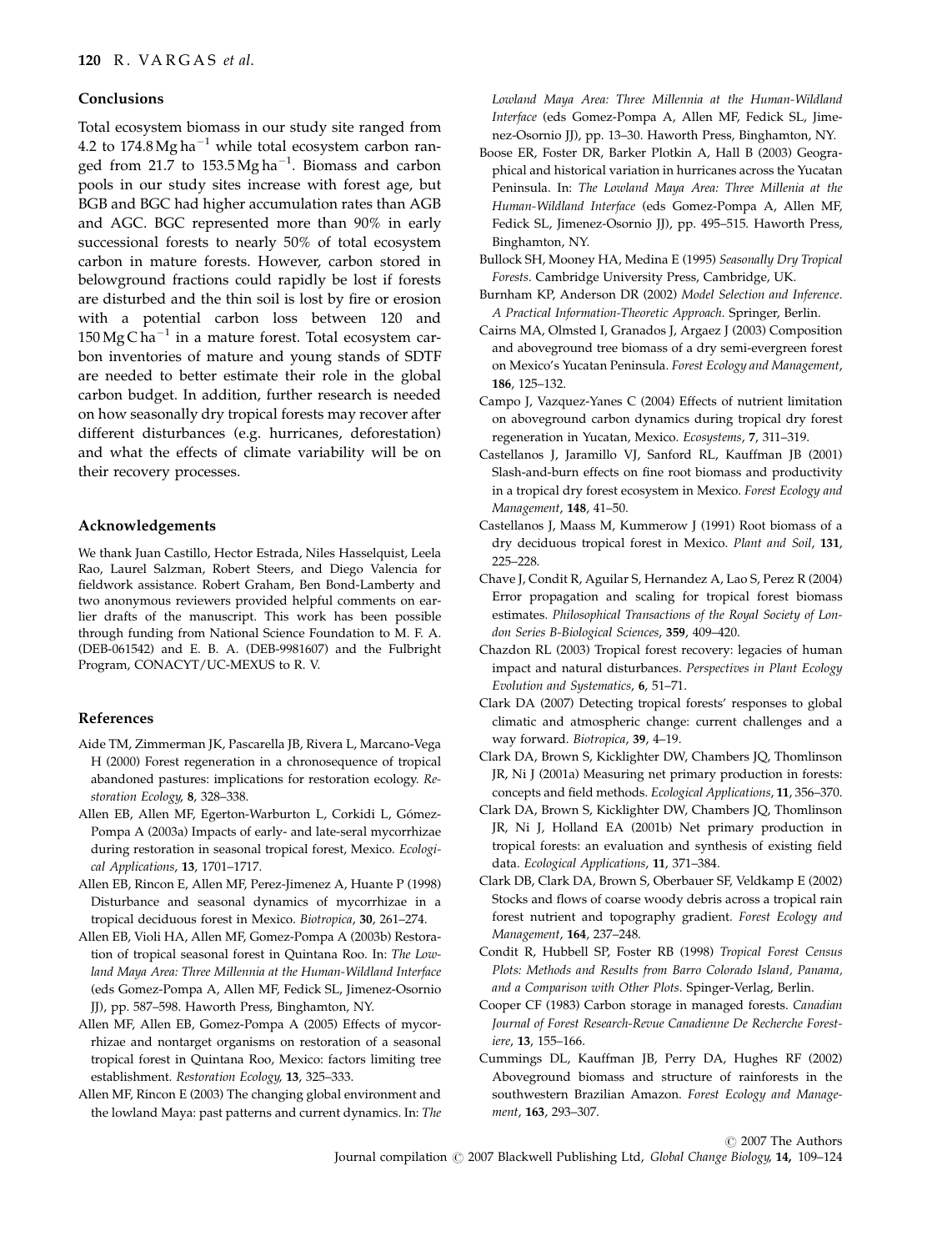- Delaney M, Brown S, Lugo AE, TorresLezama A, Quintero NB (1997) The distribution of organic carbon in major components of forests located in five life zones of Venezuela. Journal of Tropical Ecology, 13, 697–708.
- Desjardins T, Barros E, Sarrazin M, Girardin C, Mariotti A (2004) Effects of forest conversion to pasture on soil carbon content and dynamics in Brazilian Amazonia. Agriculture Ecosystems and Environment, 103, 365–373.
- DeWalt SJ, Chave J (2004) Structure and biomass of four lowland Neotropical forests. Biotropica, 36, 7–19.
- DeWalt SJ, Maliakal SK, Denslow JS (2003) Changes in vegetation structure and composition along a tropical forest chronosequence: implications for wildlife. Forest Ecology and Management, 182, 139–151.
- Dewalt SJ, Schnitzer SA, Denslow JS (2000) Density and diversity of lianas along a chronosequence in a central Panamanian lowland forest. Journal of Tropical Ecology, 16, 1–19.
- Ellingson LJ, Kauffman JB, Cummings DL, Sanford RL, Jaramillo VJ (2000) Soil N dynamics associated with deforestation, biomass burning, and pasture conversion in a Mexican tropical dry forest. Forest Ecology and Management, 137, 41–51.
- Folster H, Dezzeo N, Priess JA (2001) Soil-vegetation relationship in base-deficient premontane moist forest-savanna mosaics of the Venezuelan Guayana. Geoderma, 104, 95–113.
- Frangi JL, Lugo AE (1985) Ecosystem dynamics of a sub-tropical floodplain forest. Ecological Monographs, 55, 351–369.
- Geoghegan J, Villar SC, Klepeis P, Mendoza PM, Ogneva-Himmelberger Y, Chowdhury RR, Turner BL, Vance C (2001) Modeling tropical deforestation in the southern Yucatan peninsular region: comparing survey and satellite data. Agriculture Ecosystems and Environment, 85, 25–46.
- Gerwing JJ, Lopes Farias D (2000) Integrating liana abundance and forest stature into an estimate of total aboveground biomass for an eastern Amazonian forest. Journal of Tropical Ecology, 16, 327–335.
- Gómez-Pompa A (1992) Traditional Management of Natural Resources for the Conservation of Biodiversity and the Development of Sustainable Agriculture for the Maya Region. Riverside, USA. John D. and Catherine T. Macarthur Foundation. University of California, CA, USA.
- Gómez-Pompa A, Allen MF, Fedick SL, Jimenez-Osornio JJ (2003) The Lowland Maya Area: Three Millennia at the Human-Wildland Interface. Haworth Press, Binghamton, NY.
- Grimm U, Fassbender HW (1981) Biochemical cycles in a forest ecosystem in the western andes of Venezuela 1. Inventory of organic and mineral reserves (N, P, K, Ca, Mg, Mn, Fe, Al, Na). Turrialba, 31, 27–37.
- Houghton RA (2003) Why are estimates of the terrestrial carbon balance so different? Global Change Biology, 9, 500–509.
- Houghton RA (2005) Aboveground forest biomass and the global carbon balance. Global Change Biology, 11, 945–958.
- Hughes RF, Kauffman JB, Jaramillo VJ (1999) Biomass, carbon, and nutrient dynamics of secondary forests in a humid tropical region of Mexico. Ecology, 80, 1892–1907.
- Janzen DH (1988) Tropical dry forests: the most endangered major tropical ecosystem. In: Biodiversity (ed. WE O), pp. 130–137. National Academy of Sciences/Smithsonian Institution, Washington, DC.
- Jaramillo VJ, Ahedo-Hernandez R, Kauffman JB (2003a) Root biomass and carbon in a tropical evergreen forest of Mexico: changes with secondary succession and forest conversion to pasture. Journal of Tropical Ecology, 19, 457–464.
- Jaramillo VJ, Kauffman JB, Renteria-Rodriguez L, Cummings DL, Ellingson LJ (2003b) Biomass, carbon, and nitrogen pools in Mexican tropical dry forest landscapes. Ecosystems, 6, 609– 629.
- Jobbagy EG, Jackson RB (2000) The vertical distribution of soil organic carbon and its relation to climate and vegetation. Ecological Applications, 10, 423–436.
- Kauffman JB, Steele MD, Cummings DL, Jaramillo VJ (2003) Biomass dynamics associated with deforestation, fire, and, conversion to cattle pasture in a Mexican tropical dry forest. Forest Ecology and Management, 176, 1–12.
- Klinge H, Herrera R (1983) Phytomass structure of natural plantcommunities on spodosols in Southern Venezuela – the tall Amazon caatinga forest. Vegetatio, 53, 65–84.
- Klinge H, Rodrigue W (1973) Biomass estimation in a central Amazonian rain-forest. Acta Cientifica Venezolana, 24, 225–237.
- Langley JA, Drake BG, Hungate BA (2002) Extensive belowground carbon storage supports roots and mycorrhizae in regenerating scrub oaks. Oecologia, 131, 542–548.
- Malhi Y, Baker TR, Phillips OL et al. (2004) The above-ground coarse wood productivity of 104 Neotropical forest plots. Global Change Biology, 10, 563–591.
- Malhi Y, Baldocchi DD, Jarvis PG (1999) The carbon balance of tropical, temperate and boreal forests. Plant, Cell and Environment, 22, 715–740.
- Malhi Y, Wood D, Baker TR et al. (2006) The regional variation of aboveground live biomass in old-growth Amazonian forests. Global Change Biology, 12, 1107–1138.
- Martinez-Yrizar A (1995) Biomass distribution and primary productivity of tropical dry forests. In: Seasonally Dry Tropical Forests (eds Bullock SH, Mooney HA, Medina E), pp. 326–345. Cambridge University Press, Cambridge, UK.
- Martinez-Yrizar A, Sarukhan J, Perez-Jimenez A, Rincon E, Maass JM, Solis-Magallanes A, Cervantes L (1992) Aboveground phytomass of a tropical deciduous forest on the coast of Jalisco, Mexico. Journal of Tropical Ecology, 8, 87–96.
- Menon S, Hansen J, Nazarenko L, Luo YF (2002) Climate effects of black carbon aerosols in China and India. Science, 297, 2250– 2253.
- Miles L, Newton AC, DeFries RS, Ravilious C, May I, Blyth S, Kapos V, Gordon JE (2006) A global overview of the conservation status of tropical dry forests. Journal of Biogeography, 33, 491–505.
- Mooney HA, Bullock SH, Medina E (1995) Introduction. In: Seasonally Dry Tropical Forests (eds Bullock SH, Mooney HA, Medina E), pp. 1–8. Cambridge University Press, Cambridge.
- Murphy PG, Lugo AE (1986a) Ecology of tropical dry forest. Annual Review of Ecology and Systematics, 17, 67–88.
- Murphy PG, Lugo AE (1986b) Structure and biomass of a subtropical dry forest in Puerto-Rico. Biotropica, 18, 89–96.
- Muthukumar T, Sha LQ, Yang XD, Cao M, Tang JW, Zheng Z (2003) Distribution of roots and arbuscular mycorrhizal associations in tropical forest types of Xishuangbanna, southwest China. Applied Soil Ecology, 22, 241–253.

 $\odot$  2007 The Authors

Journal compilation  $\odot$  2007 Blackwell Publishing Ltd, Global Change Biology, 14, 109–124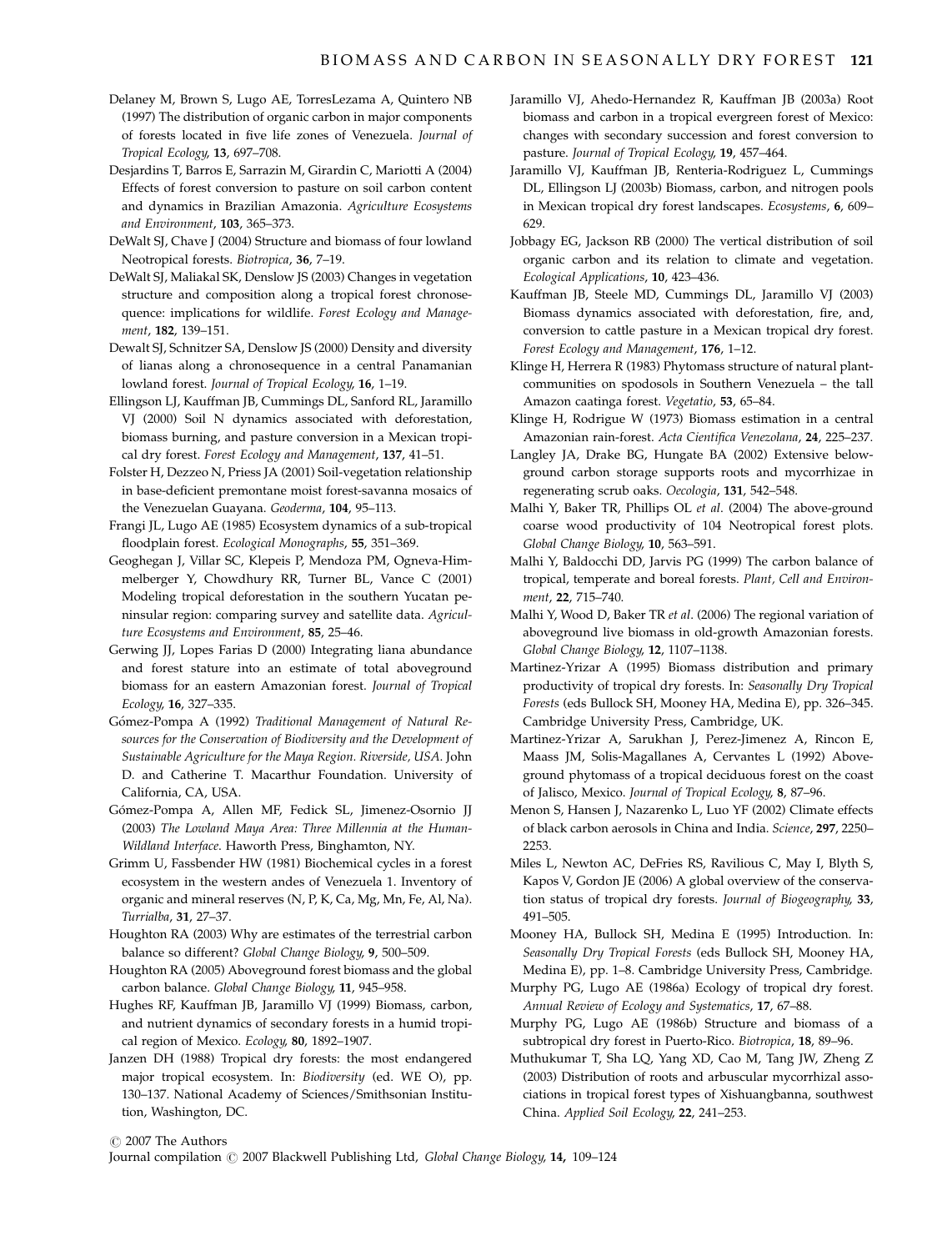- Nepstad D, Carvalho G, Barros AC et al. (2001) Road paving, fire regime feedbacks, and the future of Amazon forests. Forest Ecology and Management, 154, 395–407.
- Nepstad DC, Decarvalho CR, Davidson EA et al. (1994) The role of deep roots in the hydrological and carbon cycles of Amazonian forests and pastures. Nature, 372, 666–669.
- Powers JS (2004) Changes in soil carbon and nitrogen after contrasting land-use transitions in northeastern Costa Rica. Ecosystems, 7, 134–146.
- Pregitzer KS, Euskirchen ES (2004) Carbon cycling and storage in world forests: biome patterns related to forest age. Global Change Biology, 10, 2052–2077.
- Querejeta JI, Estrada-Medina H, Allen MF, Jimenez-Osornio JJ, Ruenes R (2006) Utilization of bedrock water by Brosimum alicastrum trees growing on shallow soil atop limestone in a dry tropical climate. Plant and Soil, 287, 187–197.
- Read L, Lawrence D (2003) Recovery of biomass following shifting cultivation in dry tropical forests of the Yucatan. Ecological Applications, 13, 85–97.
- Rillig MC, Wright SF, Nichols KA, Schmidt WF, Torn MS (2001) Large contribution of arbuscular mycorrhizal fungi to soil carbon pools in tropical forest soils. Plant and Soil, 233, 167– 177.
- Rolim SG, Jesus RM, Nascimento HEM, do Couto HTZ, Chambers JQ (2005) Biomass change in an Atlantic tropical moist forest: the ENSO effect in permanent sample plots over a 22 year period. Oecologia, 142, 238–246.
- Ruiz J, Fandino MC, Chazdon RL (2005) Vegetation structure, composition, and species richness across a 56-year chronosequence of dry tropical forest on Providencia island, Colombia. Biotropica, 37, 520–530.
- Schoeneberger PJ, Wysocki DA (eds) (2002) Field Book for Describing and Sampling Soils. Natural Resources Conservation Service, National Soil Survey Center, Lincoln, NE.
- Schultz GP (2005) Vascular flora of the El Eden ecological reserve, Quintana Roo, Mexico. Journal of the Torrey Botanical Society, 132, 311–322.
- Schumaher BA (2002) Methods for the determination of total organic carbon (TOC) in soils and sediments. United States Environmental Protection Agency, Ecological Risk Assesment Support Center.
- Shang C, Tiessen H (2003) Soil organic C sequestration and stabilization in karstic soils of Yucatan. Biogeochemistry, 62, 177–196.
- Sprugel DG (1983) Correcting for bias in log-transformed allometric equations. Ecology, 64, 209–210.
- Staff SS (2003) Key to Soil Taxonomy. United States Department of Agriculture, Natural Resources Conservation Service, Washington, DC.
- Tanner EVJ (1985) Jamaican montane forests nutrient capital and cost of growth. Journal of Ecology, 73, 553–568.
- Uhl C, Jordan CF (1984) Succession and nutrient dynamics following forest cutting and burning in Amazonia. Ecology, 65, 1476–1490.
- Vaccaro S, Arturi MF, Goya JF, Frangi JL, Piccolo G (2003) Carbon storage in secondary successional stages in the province of Misiones, Argentina. Interciencia, 28, 521.
- van der Werf GR, Randerson JT, Collatz GJ, Giglio L (2003) Carbon emissions from fires in tropical and subtropical ecosystems. Global Change Biology, 9, 547–562.
- van Noordwijk M (1993) Roots: length, biomass, production and mortality. In: Tropical Soil Biology and Fertility: A Hand Book of Methods (eds Anderson JM, Ingram JSI), pp. 132–144. CAB International, UK.
- Vieira DLM, Scariot A (2006) Principles of natural regeneration of tropical dry forests for restoration. Restoration Ecology, 14, 11–20.
- Wang J, Christopher SA (2006) Mesoscale modeling of Central American smoke transport to the United States: 2. Smoke radiative impact on regional surface energy budget and boundary layer evolution. Journal of Geophysical Research-Atmospheres, 111, D14S92, doi: 10.1029/2005JD006720.
- Weaver PL, Medina E, Pool D, Dugger K, Gonzalesliboy J, Cuevas E (1986) Ecological observations in the dwarf cloud forest of the Luquillo mountains in Puerto-Rico. Biotropica, 18, 79–85.
- Weaver PL, Murphy PG (1990) Forest structure and productivity in puerto-rico Luquillo mountains. Biotropica, 22, 69–82.
- Whigham DF, Olmsted I, Cabrera Cano E, Curtis AB (2003) Impacts of hurricanes on the forests of Quintana Roo, Yucatan Peninsula, Mexico. In: The Lowland Maya Area: Three Millenia at the Human-Wildland Interface (eds Gomez-Pompa A, Allen MF, Fedick SL, Jimenez-Osornio JJ), pp. 193–216. Haworth Press, Binghamton, NY.
- Whigham DF, Olmsted I, Cano EC, Harmon ME (1991) The impact of hurricane gilbert on trees, litterfall, and woody debris in a dry tropical forest in the Northeastern Yucatan Peninsula. Biotropica, 23, 434–441.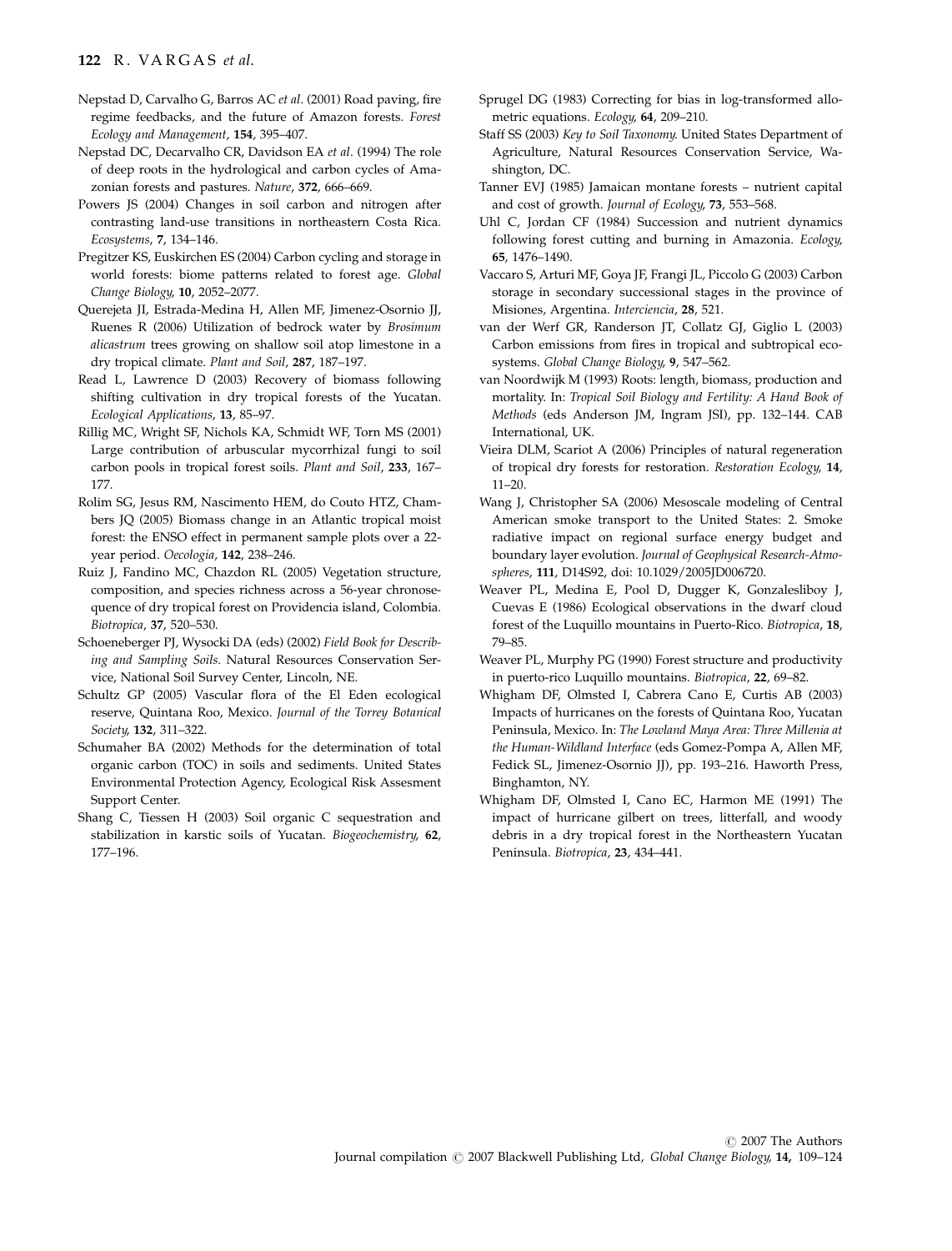| Table A1                            |                                                                                                            | Aboveground biomass (AGB) and belowground biomass (BGB) expressed as Mgha <sup>-1</sup> in secondary seasonal tropical forests of El Eden Reserve                                    |                                           |                              |                                            |                                                                                                                                                                                                                                                    |                    |                                               |
|-------------------------------------|------------------------------------------------------------------------------------------------------------|--------------------------------------------------------------------------------------------------------------------------------------------------------------------------------------|-------------------------------------------|------------------------------|--------------------------------------------|----------------------------------------------------------------------------------------------------------------------------------------------------------------------------------------------------------------------------------------------------|--------------------|-----------------------------------------------|
| Site age                            | Fine roots                                                                                                 | $\rm{Oe}$ (<2 mm)                                                                                                                                                                    | $\rm{Oe}$ ( $>$ 2 mm)                     | Oi horizon                   | Seedlings                                  | Palms                                                                                                                                                                                                                                              | Lianas             | Dead trees                                    |
|                                     | 0.2<br>$+$<br>1.5                                                                                          | 0.2<br>$\overline{+}$<br>6.0                                                                                                                                                         | $\overline{0.1}$<br>$\overline{+}$<br>0.8 | $\pm$ 0.1<br>0.9             | 0.06                                       | 0.0                                                                                                                                                                                                                                                | 0.0                | 0.0                                           |
|                                     | 0.5<br>$\overline{+}$<br>3.8                                                                               | $\overline{+}$<br>4.8                                                                                                                                                                | 0.3<br>$2.0 \pm$                          | $\pm$ 0.9<br>6.5             | na                                         | na                                                                                                                                                                                                                                                 | 0.0                | 0.7                                           |
| LO.                                 | 0.3<br>$\overline{+}$<br>3.0                                                                               | 0.4<br>$\overline{+}$<br>3.3                                                                                                                                                         | 0.2<br>$3.0 +$                            | $\pm 0.4$<br>8.6             | 0.03<br>$0.2 \pm$                          | $\pm$ 0.01<br>0.02                                                                                                                                                                                                                                 | 0.0<br>$0.0 \pm 0$ | $\overline{0.1}$<br>$\overline{+}$<br>0.4     |
| $\infty$                            | 0.4<br>$\overline{+}$<br>5.1                                                                               | $\vec{0}.4$<br>$\overline{+}$<br>2.2                                                                                                                                                 | 0.2<br>$3.8\,\pm$                         | $\pm~0.8$<br>73              | na                                         | na                                                                                                                                                                                                                                                 | 0.0                | 0.9                                           |
| െ                                   | $\overline{+}$<br>7.8                                                                                      | 0.4<br>$\overline{+}$<br>4.0                                                                                                                                                         | $\overline{0.1}$<br>$3.0 +$               | $\pm$ 0.4<br>9.5             | 0.03<br>$0.4 \pm 0$                        | ± 0.01<br>0.02                                                                                                                                                                                                                                     | $0.0 \pm 0.0$      | $\overline{0.1}$<br>$0.3 \pm$                 |
| $\overline{1}$                      | 0.6<br>$\overline{+}$<br>4.2                                                                               | 0.4<br>$\overline{+}$<br>3.6                                                                                                                                                         | 0.3<br>$\overline{+}$<br>3.9              | $\pm$ 0.5<br>9.2             | na                                         | na                                                                                                                                                                                                                                                 | 0.0                | $\Box$                                        |
| 15                                  | 0.6<br>$\overline{+}$<br>4.7                                                                               | 0.4<br>$\overline{+}$<br>3.5                                                                                                                                                         | 0.4<br>$\overline{+}$<br>4.2              | $\pm 0.4$<br>0.0             | 0.02<br>$\overline{+}$<br>0.2              | $\pm$ 0.01<br>0.03                                                                                                                                                                                                                                 | $0.0 \pm 0.0$      | 0.2<br>$0.9 \pm$                              |
| 28                                  | 0.4<br>$+$<br>3.7                                                                                          | 0.4<br>$\overline{+}$<br>5.7                                                                                                                                                         | 0.6<br>$\overline{+}$<br>6.7              | $\pm$ 0.5<br>9.6             | na                                         | na                                                                                                                                                                                                                                                 | na                 | 1.1                                           |
| 29                                  | $\overline{c}$<br>$+$<br>2.7                                                                               | 0.4<br>$\overline{+}$<br>6.1                                                                                                                                                         | 0.4<br>$\overline{+}$<br>5.5              | $\pm$ 0.6<br>0.9             | 0.02<br>$\overline{+}$<br>0.2              | $\pm 0.03$<br>0.05                                                                                                                                                                                                                                 | $1.0 \pm 0.1$      | 0.7<br>$2.0 \pm$                              |
| ă                                   | 0.6<br>$\overline{+}$<br>4.1                                                                               | 0.9<br>$\overline{+}$<br>6.0                                                                                                                                                         | 0.1<br>$\overline{+}$<br>5.2              | $\pm$ 0.6<br>7.2             | na                                         | na                                                                                                                                                                                                                                                 | na                 | 10.2                                          |
| ă                                   | 0.6<br>$\overline{+}$<br>6.4                                                                               | 0.5<br>$\overline{+}$<br>7.7                                                                                                                                                         | 0.4<br>$\overline{+}$<br>7.8              | $\pm$ 0.5<br>9.0             | $\pm$ 0.01<br>0.1                          | $0.49 \pm 0.08$                                                                                                                                                                                                                                    | $1.4 \pm 0.1$      | 33<br>$6.6 \pm$                               |
| Ë                                   | 0.6<br>$+$<br>5.0                                                                                          | 0.4<br>$\overline{+}$                                                                                                                                                                | 0.3<br>$+$<br>7.0                         | 0.6<br>$\overline{+}$<br>7.1 | 0.01<br>$\overline{+}$<br>0.1              | 0.04<br>$\overline{+}$<br>0.22                                                                                                                                                                                                                     | $\pm$ 0.2<br>1.2   | 1.8<br>$5.0 \pm$                              |
| $DBH \left( < 1 \text{ cm} \right)$ | $DBH \left( < 10 \text{ cm} \right)$                                                                       | $0 - 30$ cm)<br>DBH <sub>(1</sub>                                                                                                                                                    | $DBH(>30 \text{ cm})$                     | Total AGB                    | <b>Total BGB</b>                           | Total biomass                                                                                                                                                                                                                                      |                    | MATBA (Mgha <sup>-1</sup> yr <sup>-1)</sup> ) |
| 0.0                                 | 0.0                                                                                                        | 0.0                                                                                                                                                                                  | 0.0                                       | $\overline{0.1}$             | $4.1 \pm 0.2$                              | 4.2                                                                                                                                                                                                                                                | 4.2                |                                               |
| 10.8                                | 9.8                                                                                                        | 0.0                                                                                                                                                                                  | 0.0                                       | 21.3                         | $17.1 \pm 2.0$                             | 38.4                                                                                                                                                                                                                                               | 9.6                |                                               |
| 1.5<br>$8.7 \pm$                    | $10.8 \pm 0.9$                                                                                             | Q<br>$0.0 \pm 0$                                                                                                                                                                     | 0.0                                       | $\overline{+}$<br>20.2       | $\pm$ 0.5<br>18.0<br>2.1                   | 21<br>$\overline{+}$<br>38.1                                                                                                                                                                                                                       | 7.6                |                                               |
| 3.7                                 | 28.8                                                                                                       | 1.2                                                                                                                                                                                  | 0.0                                       | 34.6                         | $\pm$ 0.7<br>18.4                          | 53.0                                                                                                                                                                                                                                               | 6.6                |                                               |
| 1.2<br>$5.4 \pm$                    | 2.0<br>$30.0 \pm$                                                                                          | Ċ<br>$1.2\ \pm$                                                                                                                                                                      | 0.0                                       | $\overline{+}$<br>37.2       | $\pm$ 1.0<br>24.3<br>2.3                   | 2.7<br>$\overline{+}$<br>61.5                                                                                                                                                                                                                      | 6.8                |                                               |
| 6.0                                 | 40.3                                                                                                       | 5.5                                                                                                                                                                                  | 0.0                                       | 53.0                         | $\pm 0.6$<br>20.9                          | 73.9                                                                                                                                                                                                                                               | 53                 |                                               |
| $6.5 \pm 0.8$                       | 4.<br>۲i<br>$50.4 \pm$                                                                                     | Ŋ<br>$4.7 \pm 1$                                                                                                                                                                     | 0.0                                       | $62.8 \pm 1$                 | $\pm$ 0.9<br>22.3<br>2.8                   | 2.7<br>$\overline{+}$<br>85.1                                                                                                                                                                                                                      | 5.7                |                                               |
| 0.9                                 | 29.0                                                                                                       | 37.7                                                                                                                                                                                 | 10.2                                      | 78.8                         | $\pm$ 0.9<br>23.8                          | 102.6                                                                                                                                                                                                                                              | 5.7                |                                               |
| $\pm 0.5$<br>1.2                    | ω.<br>Ń<br>$\overline{+}$<br>29.5                                                                          | ڢ<br>ო<br>$43.4 \pm$                                                                                                                                                                 | 0.0                                       | $77.4 +$                     | $\pm$ 1.1<br>25.2<br>4.4                   | 4.7<br>$102.6 \pm$                                                                                                                                                                                                                                 | 5.5                |                                               |
| 0.7                                 | 25.1                                                                                                       | 79.8                                                                                                                                                                                 | 18.0                                      | 133.9                        | ±1.4<br>22.5                               | 156.4                                                                                                                                                                                                                                              | 2.6                |                                               |
| $1.2 \pm 0.7$                       | ٯ<br>Ń<br>$35.2 \pm 1$                                                                                     | ω,<br>$86.1 \pm$                                                                                                                                                                     | 12.8                                      | $143.9 \pm 6.5$              | $\pm$ 0.9<br>30.8                          | $174.8 \pm 6.2$                                                                                                                                                                                                                                    | 2.7                |                                               |
| 0.7<br>$1.0 \pm$                    | rù<br>Ń<br>$+$<br>24.2                                                                                     | 4<br>$\infty$<br>$\overline{+}$<br>82.4                                                                                                                                              | 22.5                                      | 136.7                        | 0.8<br>$\overline{+}$<br>25.2<br>$\pm 8.6$ | ± 8.8<br>161.9                                                                                                                                                                                                                                     |                    |                                               |
|                                     | aboveground components and 'Total BGB' the sum of<br>MF sites are not included in this table. Tree biomass | Mean $\pm$ 1 SE is given for components sampled within each plot, but not components that include a single or whole plot measures. Coarse forest floor woody debris found in the     |                                           |                              |                                            | all belowground components. Total biomass' is the sum of AGB and BGB. 'MATBA' represents mean annual total biomass<br>is divided into diameter (DBH) classes (cm). 'na' represents data not analyzed for this study. 'Total AGB' is the sum of all |                    |                                               |
|                                     |                                                                                                            | accumulation and is defined as the Total biomass of each site divided by its age (i.e. years after fire event). Fine roots are defined as roots <3mm in diameter. MF, mature forest. |                                           |                              |                                            |                                                                                                                                                                                                                                                    |                    |                                               |

Appendix A Appendix A

 $\odot$  2007 The Authors

Journal compilation  $\odot$  2007 Blackwell Publishing Ltd, Global Change Biology, 14, 109-124

# B IOMASS AND CARBON IN SEASONALLY DRY FOREST 123